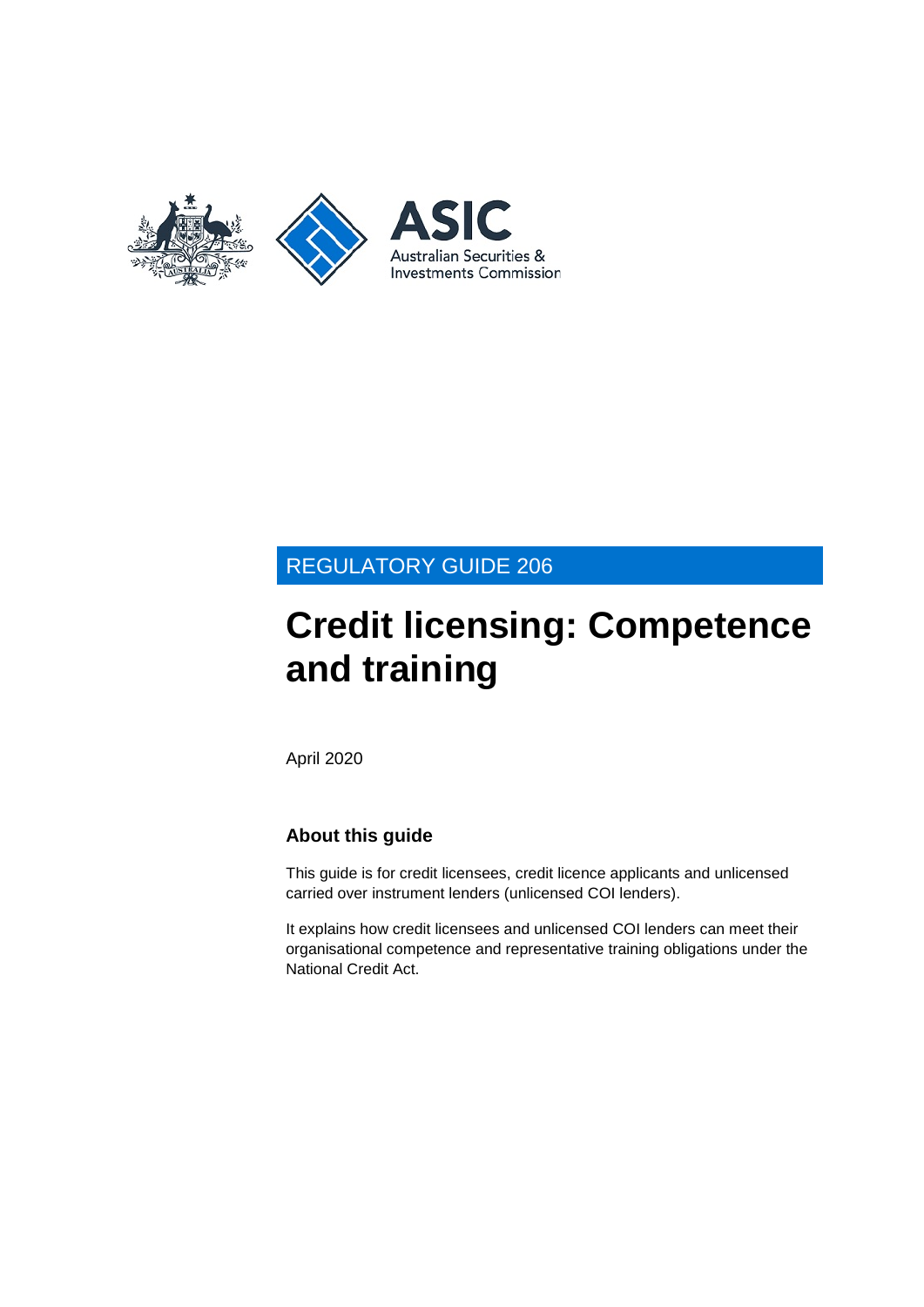#### **About ASIC regulatory documents**

In administering legislation ASIC issues the following types of regulatory documents.

**Consultation papers**: seek feedback from stakeholders on matters ASIC is considering, such as proposed relief or proposed regulatory guidance.

**Regulatory guides**: give guidance to regulated entities by:

- explaining when and how ASIC will exercise specific powers under legislation
- explaining how ASIC interprets the law
- describing the principles underlying ASIC's approach
- giving practical guidance (e.g. describing the steps of a process such as applying for a licence or giving practical examples of how regulated entities may decide to meet their obligations).

**Information sheets**: provide concise guidance on a specific process or compliance issue or an overview of detailed guidance.

**Reports**: describe ASIC compliance or relief activity or the results of a research project.

#### **Document history**

This guide was issued in April 2020 and is based on legislation and regulations as at the date of issue.

Previous versions:

 Superseded Regulatory Guide 206, issued December 2009, reissued June 2010, July 2012, February 2013, July 2014 and December 2016

### **Disclaimer**

This guide does not constitute legal advice. We encourage you to seek your own professional advice to find out how the credit legislation and other applicable laws apply to you, as it is your responsibility to determine your obligations.

Examples in this guide are purely for illustration; they are not exhaustive and are not intended to impose or imply particular rules or requirements.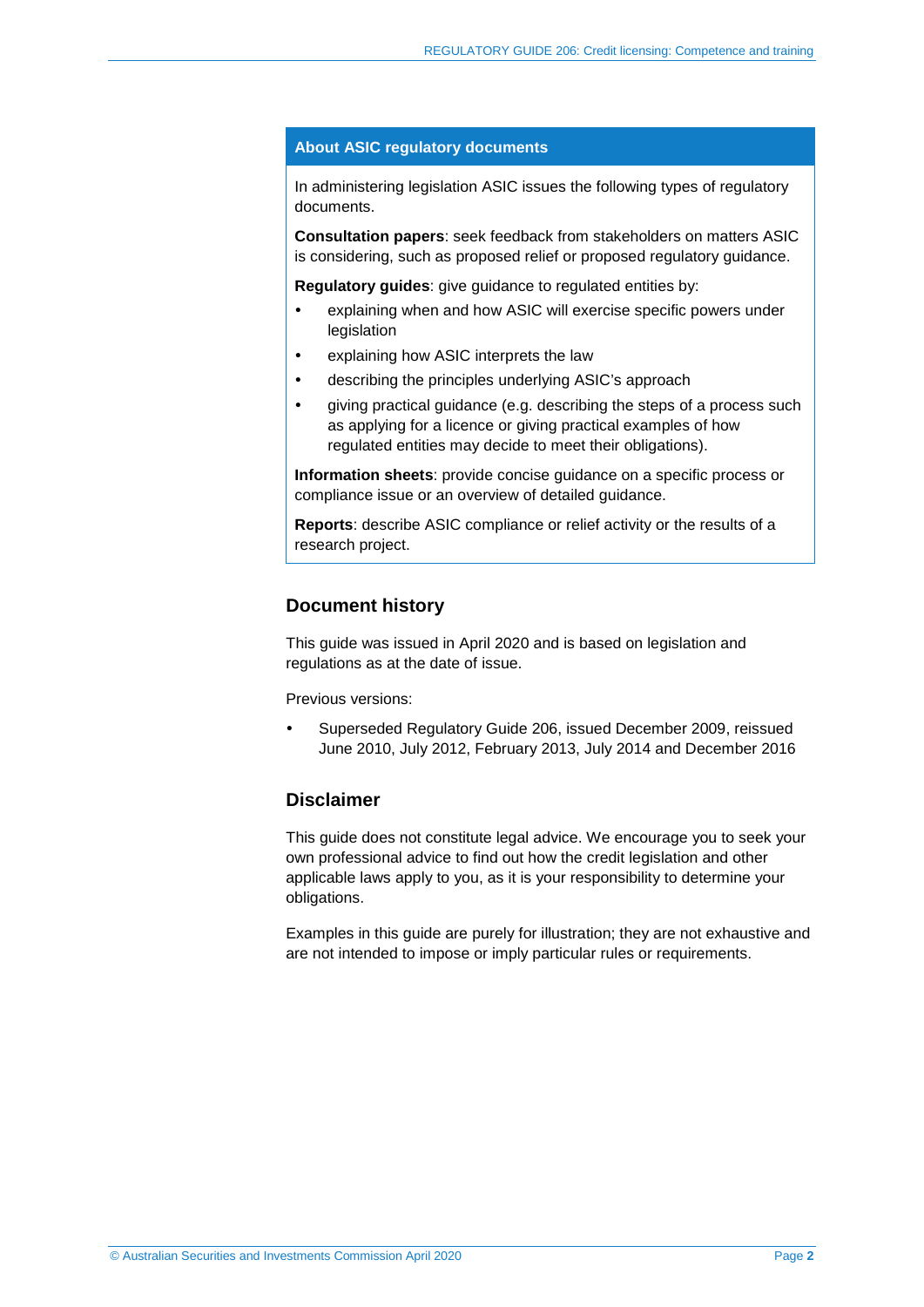# **Contents**

| A |                                                               |  |
|---|---------------------------------------------------------------|--|
|   |                                                               |  |
|   |                                                               |  |
|   |                                                               |  |
|   |                                                               |  |
|   | Summary of our organisational competence and representative   |  |
|   |                                                               |  |
| В |                                                               |  |
|   |                                                               |  |
|   |                                                               |  |
|   | Qualifications and experience of your responsible managers 16 |  |
|   |                                                               |  |
| C |                                                               |  |
|   |                                                               |  |
|   |                                                               |  |
|   | Alternative approaches to meeting the training standards  25  |  |
|   |                                                               |  |
|   |                                                               |  |
|   |                                                               |  |
|   |                                                               |  |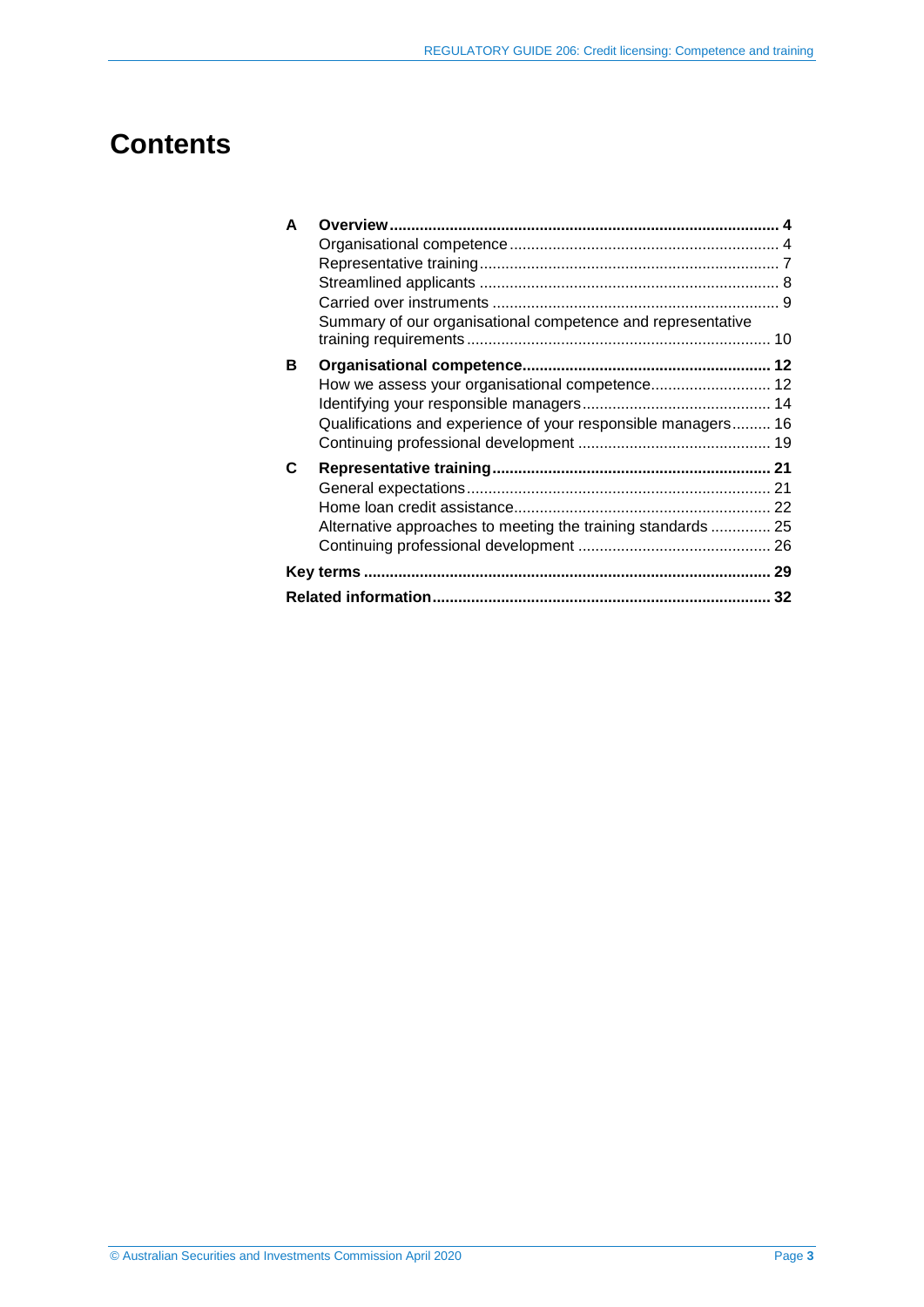## <span id="page-3-0"></span>**A Overview**

#### **Key points**

Credit licensees must comply with the organisational competence obligation in s47(1)(f) of the *National Consumer Credit Protection Act 2009*  (National Credit Act) and credit licence applicants must be able to demonstrate in their licence application that they can comply with it.

We assess your compliance with this obligation by looking at the qualifications and experience of the people who are required to be 'fit and proper' to engage in credit activities.

What you need to do to comply will depend on the nature, scale and complexity of your business. However, this guide sets out our minimum expectations for demonstrating organisational competence: see Section [B.](#page-11-0)

You must also ensure that your representatives are adequately trained and competent to engage in the credit activities authorised by your licence: see  $s47(1)(g)$ . We generally expect you to determine what is appropriate initial and ongoing training for your representatives, and to embed this in your recruitment and training systems: see Section [C.](#page-20-0)

An unlicensed carried over instrument lender (unlicensed COI lender) must comply with modified organisational competence and representative training obligations set out in s47(1)(f) of the National Credit Act, as modified by the National Consumer Credit Protection Regulations 2010 (National Credit Regulations): see RG [206.28–](#page-8-1)RG [206.31.](#page-9-1)

Our requirements on organisational competence and representative training are summarised in [Table 1.](#page-9-2)

## <span id="page-3-1"></span>**Organisational competence**

- RG 206.1 If you hold an Australian credit licence (credit licence), you must maintain your organisation's competence to engage in the credit activities authorised by your credit licence: see s47(1)(f).
- RG 206.2 If you are a credit provider or lessor in relation to credit contracts or consumer leases entered into before 1 July 2010, but not in relation to any credit contracts or consumer leases entered into after that date, you are a carried over instrument lender (COI lender). You may operate either as a credit licensee or as an unlicensed carried over instrument lender (unlicensed COI lender): see RG [206.28–](#page-8-1)RG [206.31.](#page-9-1) If you are an unlicensed COI lender, you must also maintain your organisation's competence to engage in the credit activities in relation to the carried over instrument: see s47, as modified by item 2.17 of Sch 2 to the National Credit Regulations.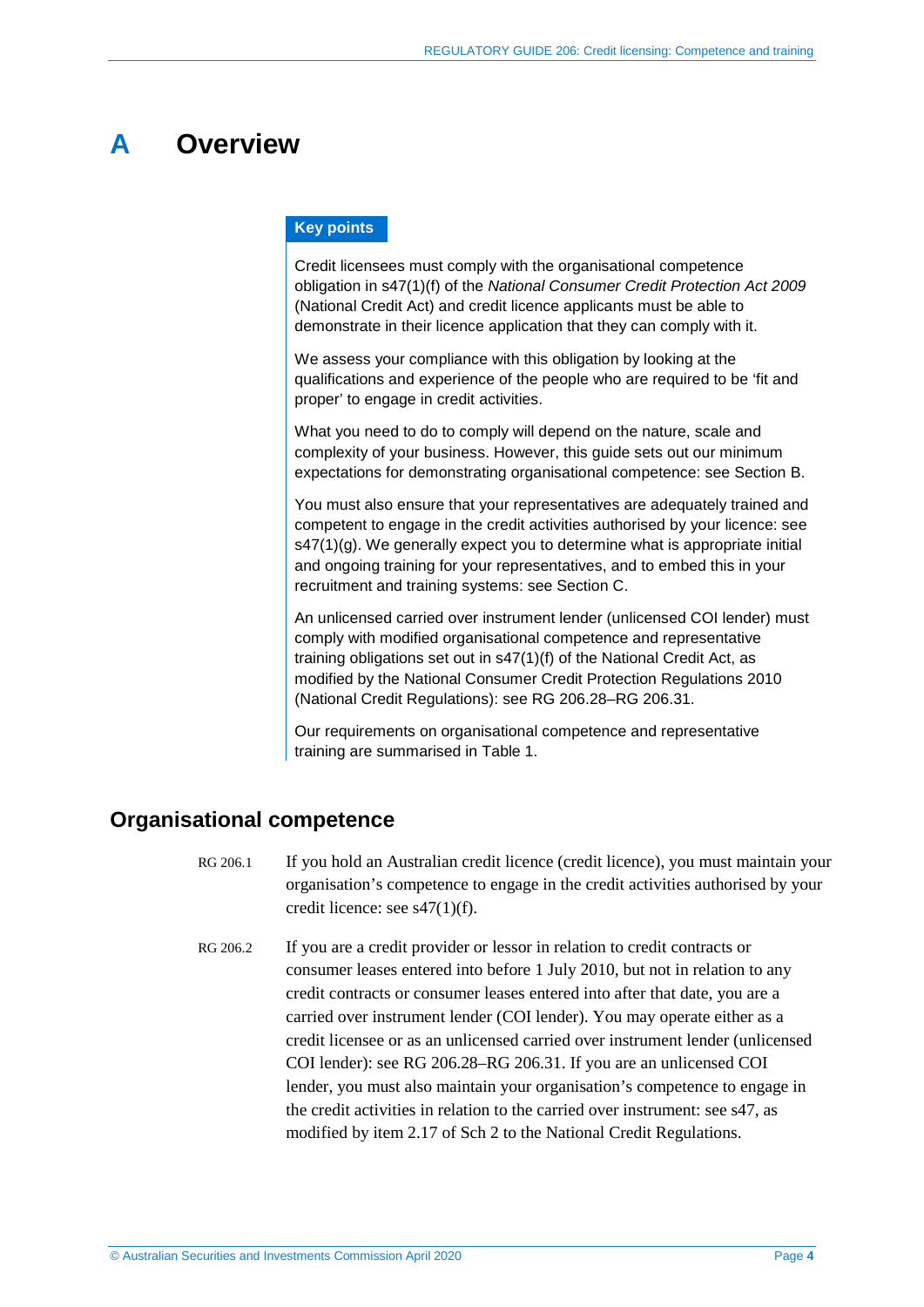- RG 206.3 We refer to this obligation as the 'organisational competence' obligation. We assess your compliance with this obligation by looking at the qualifications and experience of the people who manage your credit business, namely a subset of those people who are required under the National Credit Act to meet a 'fit and proper' test. We refer to this subset of people as your 'responsible managers'.
- RG 206.4 Our focus is on the people in your business who are responsible for the quality of your credit activities. Our objective is to ensure you have people with appropriate qualifications and experience so that you have the competence to engage in all your credit activities efficiently, honestly and fairly: see  $s47(1)(a)$ .

Note: See [Regulatory Guide](http://asic.gov.au/regulatory-resources/credit/credit-general-conduct-obligations/rg-205-credit-licensing-general-conduct-obligations/) 205 *Credit licensing: General conduct obligations* (RG 205) for a discussion of this obligation.

#### **What you need to do to comply**

- RG 206.5 The National Credit Act places responsibility on you to ensure you maintain the competence to provide the credit activities authorised by your credit licence.
- RG 206.6 What you need to do to comply will depend on the nature, scale and complexity of your business, including the size of your business, the credit activities you engage in, and the roles that individuals play in your business. However, this guide sets out our minimum expectations for demonstrating organisational competence.
- RG 206.7 At a minimum, you need to have responsible managers with at least two years of relevant problem-free experience and either:
	- (a) credit industry qualifications to at least the Certificate IV level; or
	- (b) another general relevant higher-level qualification (e.g. a diploma or university degree).
- RG 206.8 If your business provides third-party home loan credit assistance, your responsible managers' qualifications should be at least a Certificate IV in Finance and Mortgage Broking.

Note 1: 'Home loan credit assistance' means credit assistance in relation to a credit product where the credit is secured by real property. Your business will be providing third-party home loan credit assistance where neither you nor your representatives will be the credit provider. See RG [206.82](#page-21-1) for further details.

Note 2: References to courses are to those included as part of the most recent training package for the industry, FNS10 *Financial Services Training Package*: see [www.training.gov.au.](http://www.training.gov.au/) However, we will also recognise equivalent qualifications completed before the implementation of FNS10. For example, the Certificate IV in Financial Services (Finance/Mortgage Broking) accredited under FNS04 *Financial Services Training Package* was an equivalent course to the current Certificate IV in Finance and Mortgage Broking.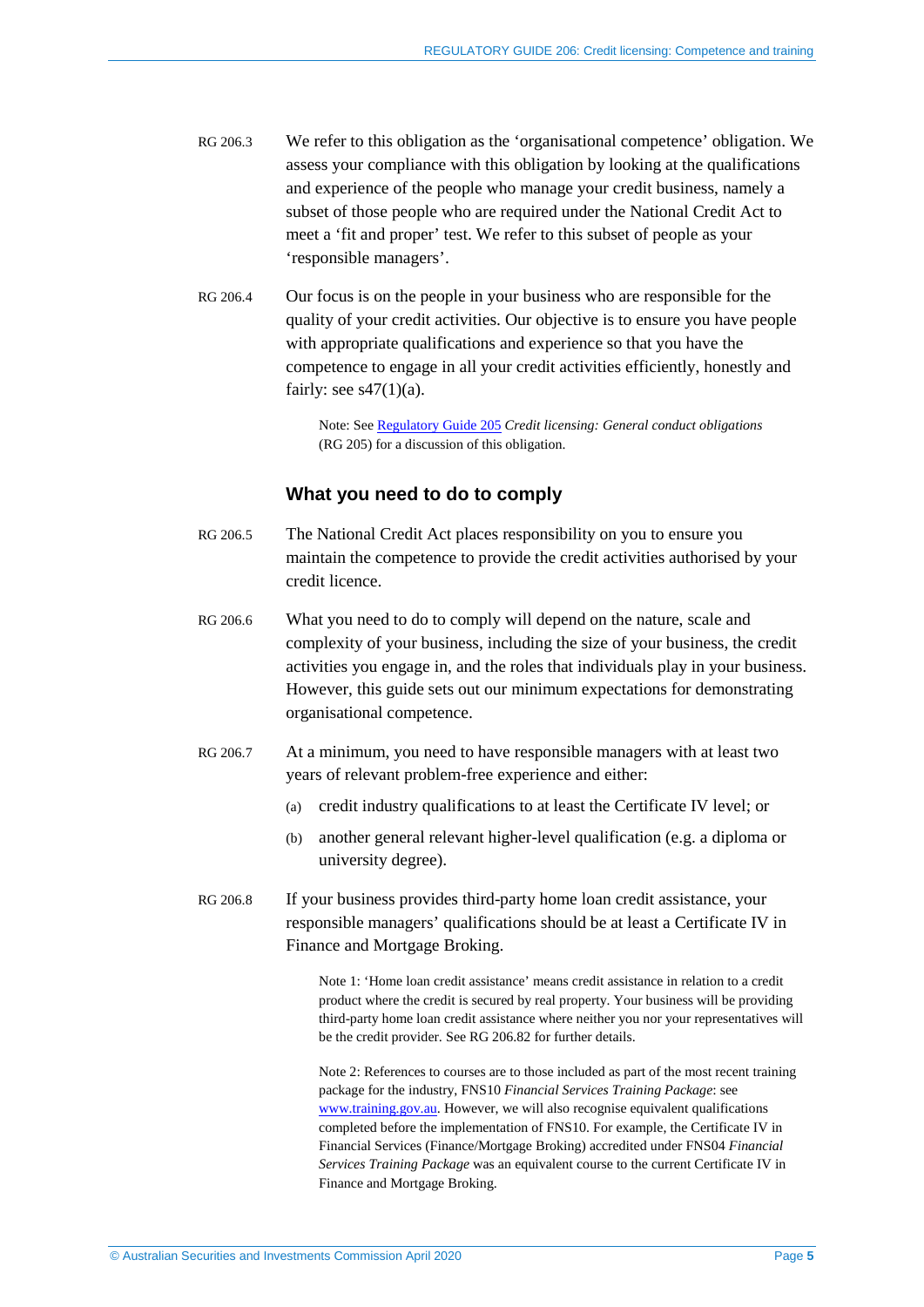- RG 206.9 While we have not set specific requirements for responsible managers where the business only provides home loan credit assistance in relation to the licensee's own credit products, these responsible managers should take account of the training outcomes in [Table 2,](#page-23-0) and review their own qualifications in this light. We would also expect licensees to have regard to these training outcomes when appointing new responsible managers for similar roles.
- RG 206.10 In setting our minimum expectations for demonstrating organisational competence, we aim to strike a balance between certainty and flexibility for licensees while promoting consumer protection and market integrity.

### **Measures for maintaining organisational competence**

- RG 206.11 You also need to have measures in place to ensure you maintain your organisational competence at all times.
- RG 206.12 We expect your measures for complying with the organisational competence obligation will ensure that you:
	- (a) review your organisational competence on a regular basis and whenever your responsible managers or business activities change;
	- (b) maintain and update the qualifications and experience of your responsible managers and ensure your responsible managers undertake at least 20 hours of continuing professional development (CPD) per year; and
	- (c) keep records showing that you have reviewed your organisational competence and the steps you have taken to maintain your organisational competence.
- RG 206.13 You should document these measures in some form. In our view, it is more difficult to show compliance where documentation is not in place. Documentation will help you demonstrate whether or not you are complying with the organisational competence obligation.

### **When you need to comply**

#### **Applying for a credit licence**

RG 206.14 If you are applying for a credit licence, you must be able to show that you can comply with the organisational competence obligation from the time you are granted a licence, and on an ongoing basis. We cannot grant you a licence if we have any reason to believe you will not be able to comply with this obligation: see  $s37(1)(b)$ .

#### **Ongoing compliance**

RG 206.15 Once you have a credit licence, you must maintain your organisational competence at all times. If we have reason to believe that you are not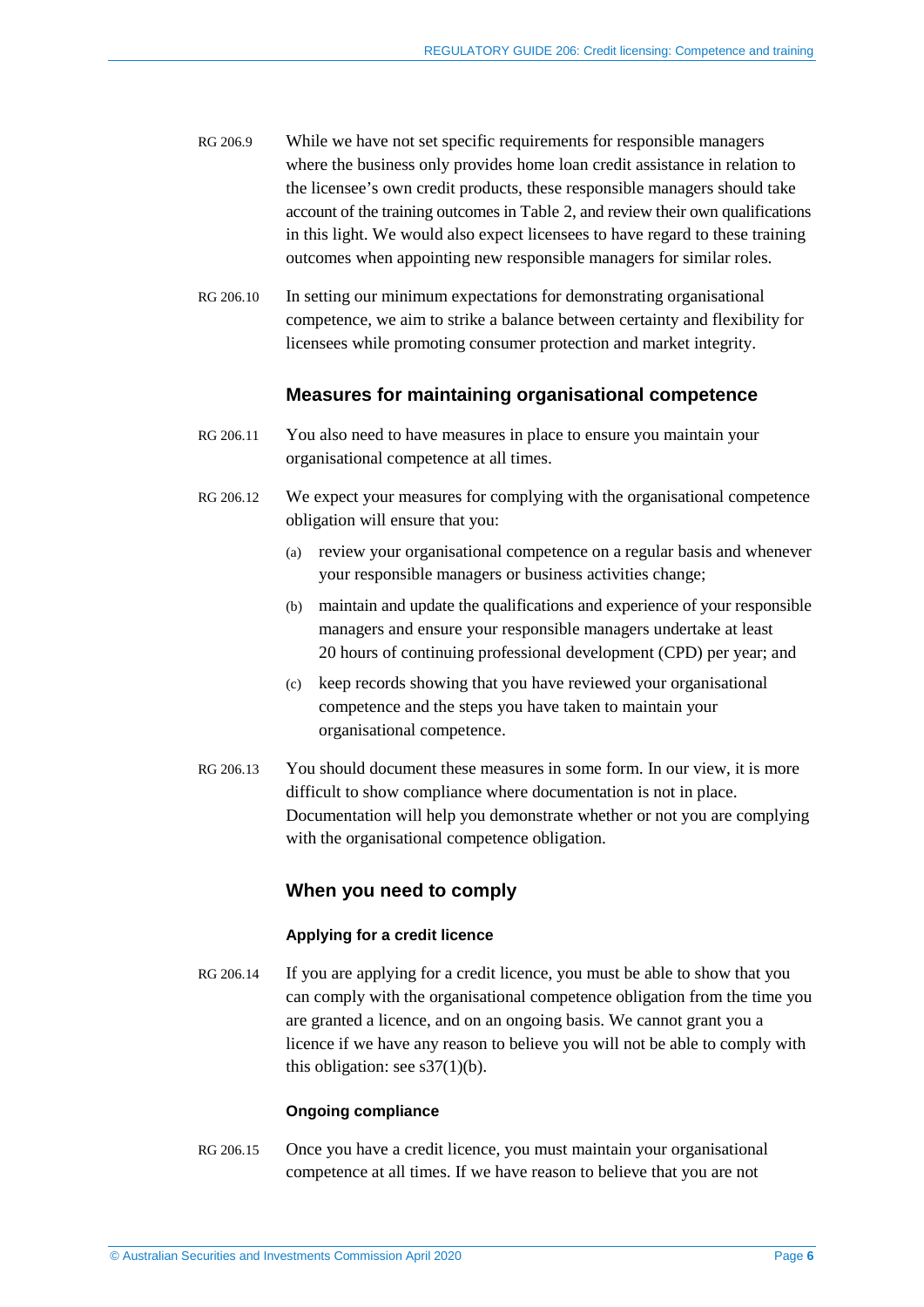complying, we may take administrative action, which could include suspending or cancelling your licence, or imposing additional licence conditions: see  $s55(1)(a)$ .

RG 206.16 The obligation to maintain the competence to engage in the credit activities authorised by a licence is also a civil penalty provision: see s47(1)(f).

> Note: The National Credit Act was amended on 13 March 2019 by the *Treasury Laws Amendment (Strengthening Corporate and Financial Sector Penalties) Act 2019* to include civil penalties for some general conduct obligations.

- RG 206.17 The maximum monetary penalty for individuals is the greater of:
	- (a) 5,000 penalty units; and
	- (b) three times the benefit obtained and detriment avoided.

Note: See [www.asic.gov.au/penalties](http://www.asic.gov.au/penalties) for more information about penalties, including the value of a penalty unit.

- RG 206.18 The maximum monetary penalty for bodies corporate is the greater of:
	- (a) 50,000 penalty units;
	- (b) three times the benefit obtained and detriment avoided; and
	- (c) 10% of the annual turnover for the 12-month period ending at the end of the month in which the body corporate contravened, or began to contravene, but no more than 2.5 million penalty units.

Note: See [www.asic.gov.au/penalties](http://www.asic.gov.au/penalties) for more information about penalties, including the value of a penalty unit.

RG 206.19 If we conduct a surveillance visit on your business, we may check your ongoing compliance with the organisational competence obligation, including the measures you have for ensuring compliance.

#### **Making changes to your business**

RG 206.20 We expect you to review your organisational competence and ensure you will maintain it before you make any changes to your business, such as expanding your range of credit activities or replacing a key person.

## <span id="page-6-0"></span>**Representative training**

RG 206.21 If you are a credit licensee, you must ensure that your representatives are adequately trained and competent to engage in the credit activities authorised by your licence: see  $s47(1)(g)$ . If you are an unlicensed COI lender, you must also ensure that your representatives are adequately trained and competent to engage in the credit activities in relation to the carried over instrument: see s47, as modified by item 2.17 of Sch 2 to the National Credit Regulations. We refer to this obligation as the 'representative training' obligation.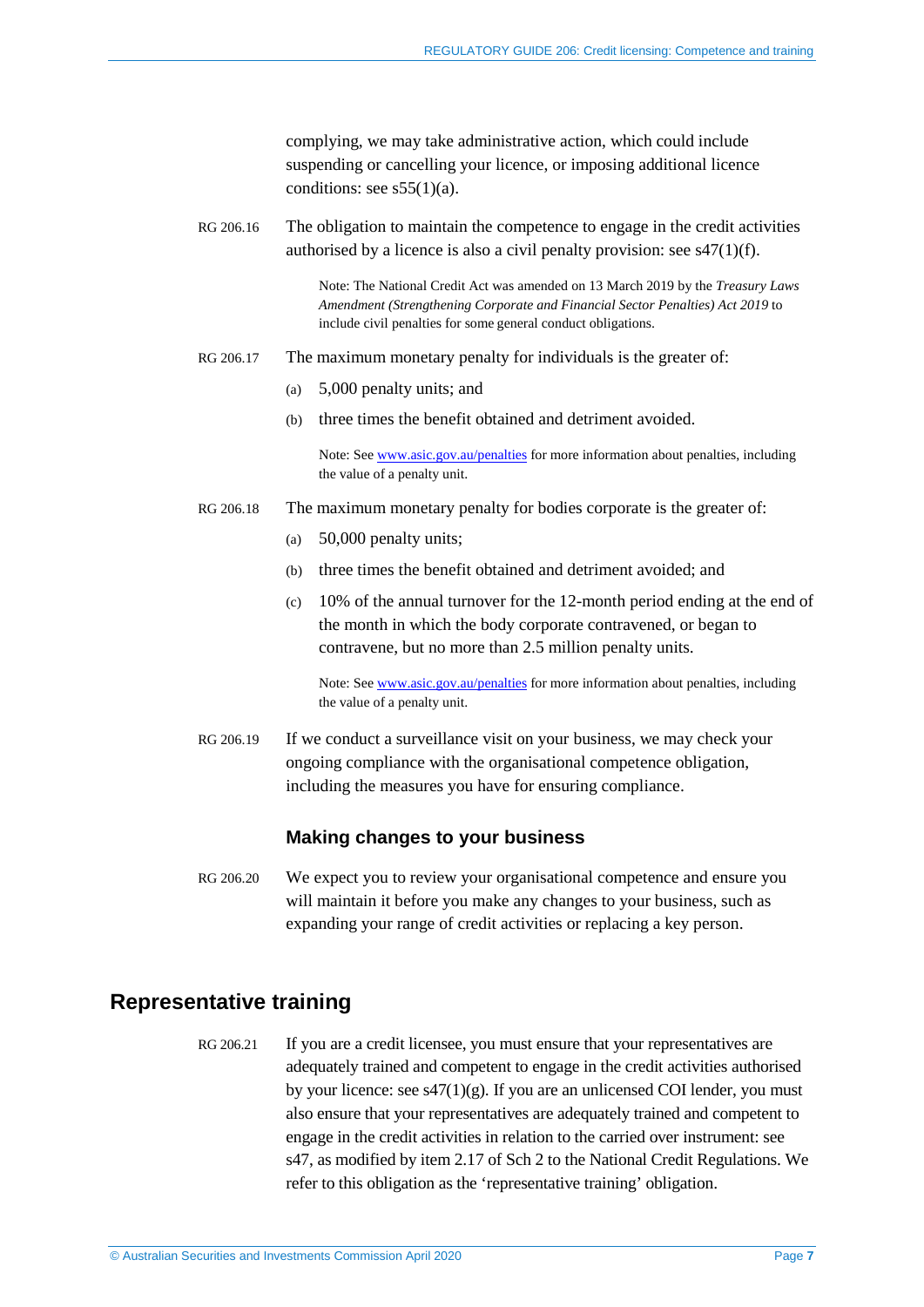- RG 206.22 Generally, we have not set specific training requirements that we think representatives should meet. We think that, as a credit licensee, you should:
	- (a) determine for yourself what is appropriate initial and ongoing training to ensure your compliance with the representative training obligation; and
	- (b) embed this in your recruitment and training systems.
- RG 206.23 However, we have set specific training requirements for representatives who provide home loan credit assistance:
	- (a) Representatives who provide third-party home loan credit assistance need to have at least a Certificate IV in Finance and Mortgage Broking. These representatives also need to undertake at least 20 hours of CPD per year.
	- (b) Representatives who only provide home loan credit assistance in relation to credit products offered by their own credit licensee may complete training in the form determined appropriate by the licensee. However, this training should allow the representatives to apply the knowledge specified in [Table 2,](#page-23-0) as well as covering other areas appropriate to their role. These representatives should either undertake at least 20 hours of CPD per year or undertake a regular 'knowledge update review' and sufficient hours of CPD each year to enable completion of the knowledge update review.
- RG 206.24 These specific training requirements are necessary because poorly informed assistance leading to poor decisions about home loans could potentially jeopardise ownership of the family home.
- RG 206.25 Where industry training standards exist for other sectors of the credit industry or for specific products, we expect you will ensure that your representatives are trained to at least the level of the industry standard.

## <span id="page-7-1"></span><span id="page-7-0"></span>**Streamlined applicants**

- RG 206.26 You will have the benefit of a streamlined process when applying for a credit licence if you are:
	- (a) an authorised deposit-taking institution (ADI);
	- (b) a lenders mortgage insurer—that is, a general insurer authorised by the Australian Prudential Regulation Authority (APRA) under the *Insurance Act 1973* that:
		- (i) offers lenders mortgage insurance products; and
		- (ii) engages in credit activities only as an assignee in relation to providing those mortgage insurance products or as the credit provider under the doctrine of subrogation in relation to providing those mortgage insurance products; or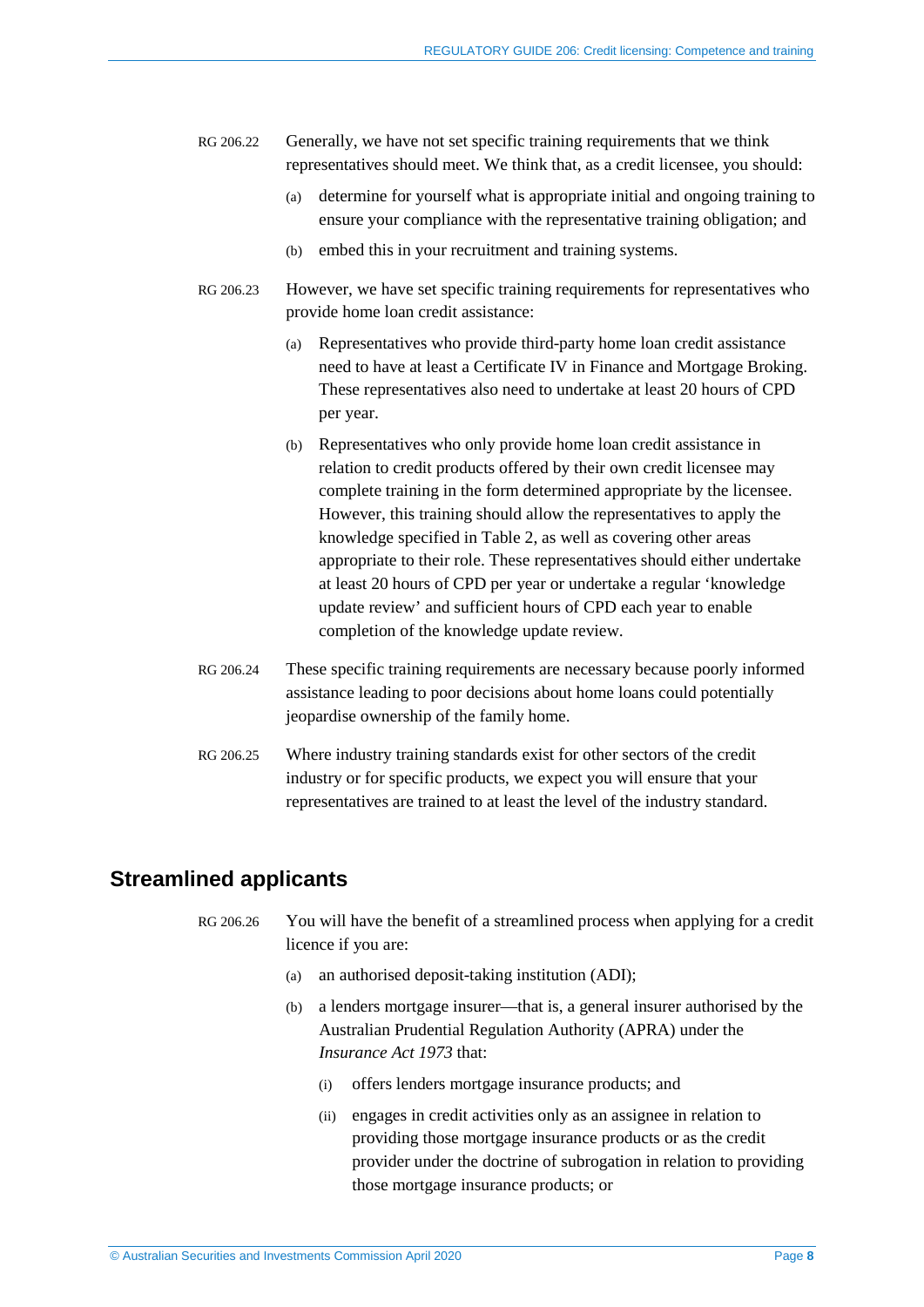(c) a life insurer registered with APRA under the *Life Insurance Act 1995* that engages in credit activities only because of the operation of the terms and conditions of a life policy, or a document issued or given by the life insurer in relation to a life policy, that was entered into by the life insurer before 1 July 2010.

Note: This streamlined process does not include an assessment of organisational competence (see s39 and reg 8).

RG 206.27 While you may automatically be granted a credit licence on application, you must still be able to meet the organisational competence and representative training obligations when you apply for your credit licence. We will ask you to provide details of the experience and qualifications of your responsible managers with your licence application. You will also need to ensure that you comply with the organisational competence and representative training obligations on an ongoing basis.

## <span id="page-8-1"></span><span id="page-8-0"></span>**Carried over instruments**

RG 206.28 If you are a credit provider or lessor in relation to credit contracts or consumer leases entered into before 1 July 2010, but not in relation to any credit contracts or consumer leases entered into after that date, you are a COI lender and specific rules apply to you.

> Note: A 'carried over instrument' is a contract or other instrument that was made and in force, and to which an old Credit Code applied, immediately before 1 July 2010: see s4 of the *National Consumer Credit Protection (Transitional and Consequential Provisions) Act 2009* (Transitional Act).

- RG 206.29 If you are a COI lender, you can elect to either:
	- (a) be regulated as a credit licensee; or
	- (b) not be licensed under the National Credit Act and instead be regulated as an unlicensed COI lender—in which case, you will be subject to a modified statutory regime.

Note 1: For most people, the decision about whether to be regulated as an unlicensed COI lender will have been made before 1 July 2010. However, if you have since ceased credit activities in relation to credit contracts or consumer leases entered into from 1 July 2010, but continue to be a COI lender, you may apply to cancel your credit licence. If you do this, you must notify ASIC that you intend to become an unlicensed COI lender, and you must comply with the modified statutory regime.

Note 2: For more guidance for people who engage in credit activities in relation to a carried over instrument, see [Information Sheet](http://asic.gov.au/for-finance-professionals/credit-licensees/your-ongoing-credit-licence-obligations/lenders-with-carried-over-instruments/) 110 *Lenders with* c*arried over instruments* (INFO 110)*.*

RG 206.30 The modified statutory regime for unlicensed COI lenders includes the requirement to maintain the competence to engage in credit activities in relation to the carried over instruments and ensure that your representatives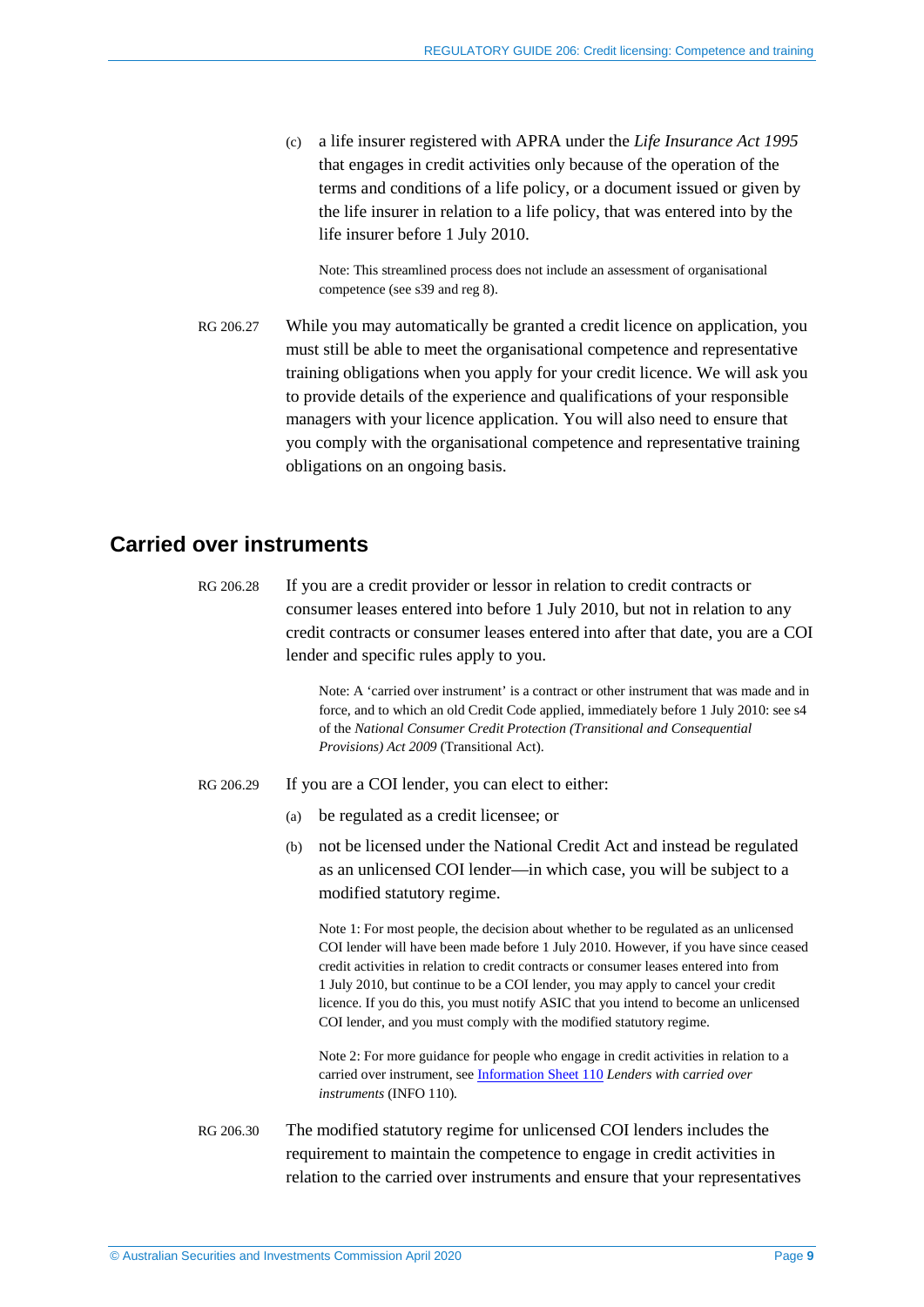are adequately trained and competent to engage in the credit activities: see s47 of the National Credit Act, as modified by item 2.17 of Sch 2 to the National Credit Regulations.

<span id="page-9-1"></span>RG 206.31 The obligations on unlicensed COI lenders in relation to organisational competence and representative training are broadly similar to the obligations on credit licensees. Our guidance on how credit licensees can meet the organisational competence and representative training obligations will also assist unlicensed COI lenders in meeting similar obligations.

## <span id="page-9-0"></span>**Summary of our organisational competence and representative training requirements**

RG 206.32 We have summarised our organisational competence and representative training requirements in [Table 1.](#page-9-2)

| Who you are                                                                                                                                      | What you must do:<br><b>Initial requirements</b>                                                                                                                                                                                                       | What you must do:<br><b>Ongoing requirements</b> |
|--------------------------------------------------------------------------------------------------------------------------------------------------|--------------------------------------------------------------------------------------------------------------------------------------------------------------------------------------------------------------------------------------------------------|--------------------------------------------------|
| A responsible manager of a<br>business that provides third-<br>party home loan credit<br>assistance*                                             | Responsible managers must have<br>completed at least a Certificate IV in<br>Finance and Mortgage Broking.                                                                                                                                              | At least 20 hours of CPD<br>each year.           |
| A responsible manager of a<br>business that only provides<br>home loan credit assistance in<br>relation to the licensee's own<br>credit products | Responsible managers must have<br>completed:<br>• a credit industry qualification to at least<br>the Certificate IV level; or<br>another general higher-level<br>qualification (e.g. a diploma or<br>university degree) in a relevant<br>discipline.   | At least 20 hours of CPD<br>each year.           |
| All other responsible<br>managers                                                                                                                | Responsible managers must have<br>completed:<br>• a credit industry qualification to at least<br>the Certificate IV level: or<br>• another general higher-level<br>qualification (e.g. a diploma or<br>university degree) in a relevant<br>discipline. | At least 20 hours of CPD<br>each year.           |
| A representative providing<br>third-party home loan credit<br>assistance*                                                                        | Representatives must complete a<br>Certificate IV in Finance and Mortgage<br>Broking.                                                                                                                                                                  | At least 20 hours of CPD<br>each year.           |

<span id="page-9-2"></span>

|  |  |  |  | Table 1: Our organisational competence and representative training requirements |
|--|--|--|--|---------------------------------------------------------------------------------|
|--|--|--|--|---------------------------------------------------------------------------------|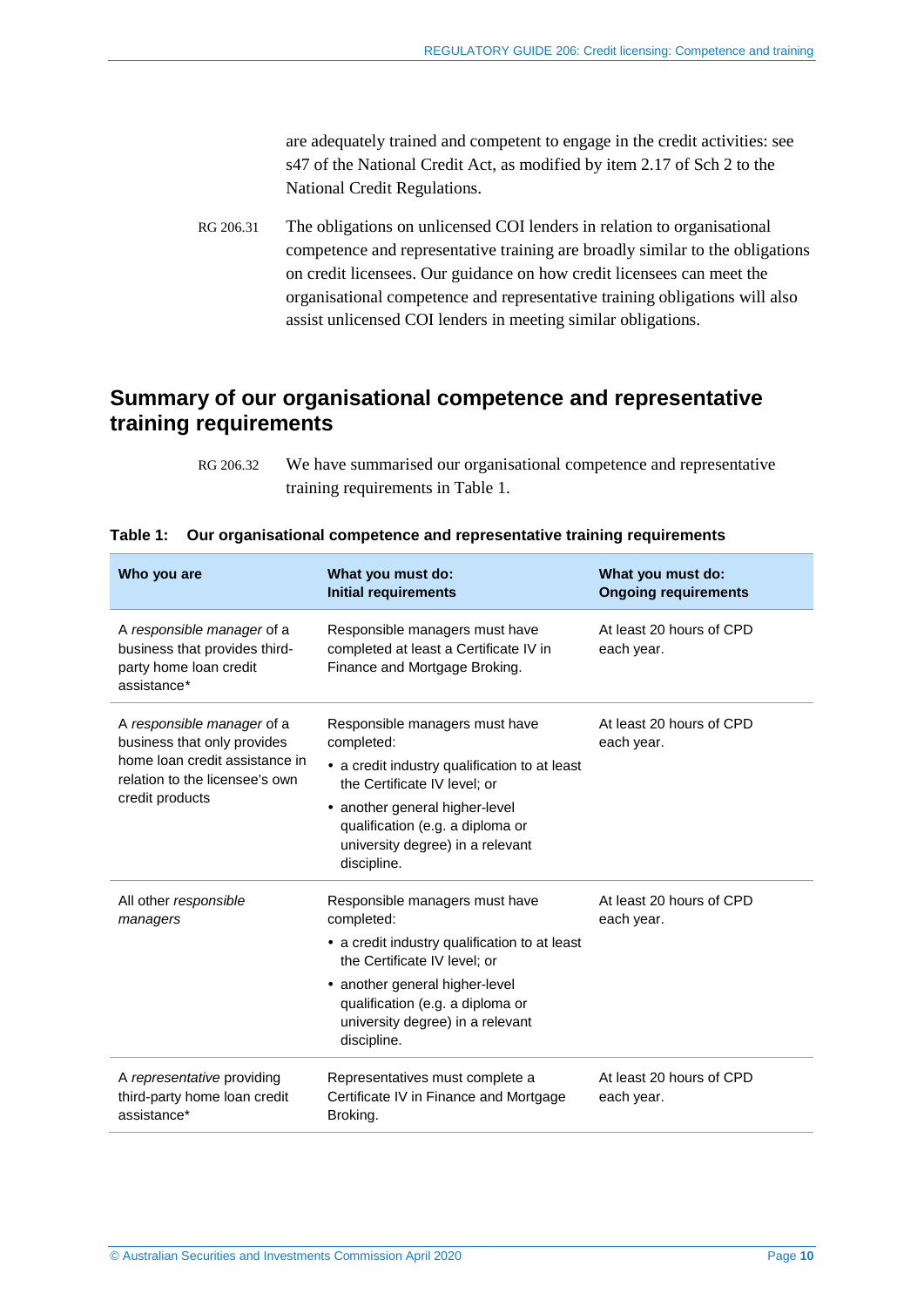| Who you are                                                                                                              | What you must do:<br><b>Initial requirements</b>                                                                                                                                                                                                             | What you must do:<br><b>Ongoing requirements</b>                                                                                                                                                                   |
|--------------------------------------------------------------------------------------------------------------------------|--------------------------------------------------------------------------------------------------------------------------------------------------------------------------------------------------------------------------------------------------------------|--------------------------------------------------------------------------------------------------------------------------------------------------------------------------------------------------------------------|
| A representative only providing<br>home loan credit assistance in<br>relation to their licensee's own<br>credit products | Representatives must complete training<br>as determined by the licensee that will:<br>• allow the representative to apply the<br>knowledge specified in Table 2 in<br>Section C: and<br>• cover all other areas appropriate to the<br>representative's role. | A choice of:<br>$\bullet$ a minimum 20 hours of CPD<br>each year; or<br>• a regular knowledge update<br>review and sufficient hours of<br>CPD each year to enable<br>completion of the knowledge<br>update review. |
| All other representatives                                                                                                | Representatives must complete training<br>as determined by the licensee, and as<br>appropriate to the representative's role<br>and industry sector.                                                                                                          | Between 10 and 30 hours of<br>CPD each year. <sup>†</sup>                                                                                                                                                          |

\* 'Home loan credit assistance' means credit assistance in relation to a credit product where the credit is secured by real property. Your business will be providing third-party home loan credit assistance where neither you nor your representatives will be the credit provider.

† If a licensee determines that less than 10 hours of CPD per year is an appropriate number of hours for its representatives to engage in, we would expect the licensee to explain to us why this is sufficient.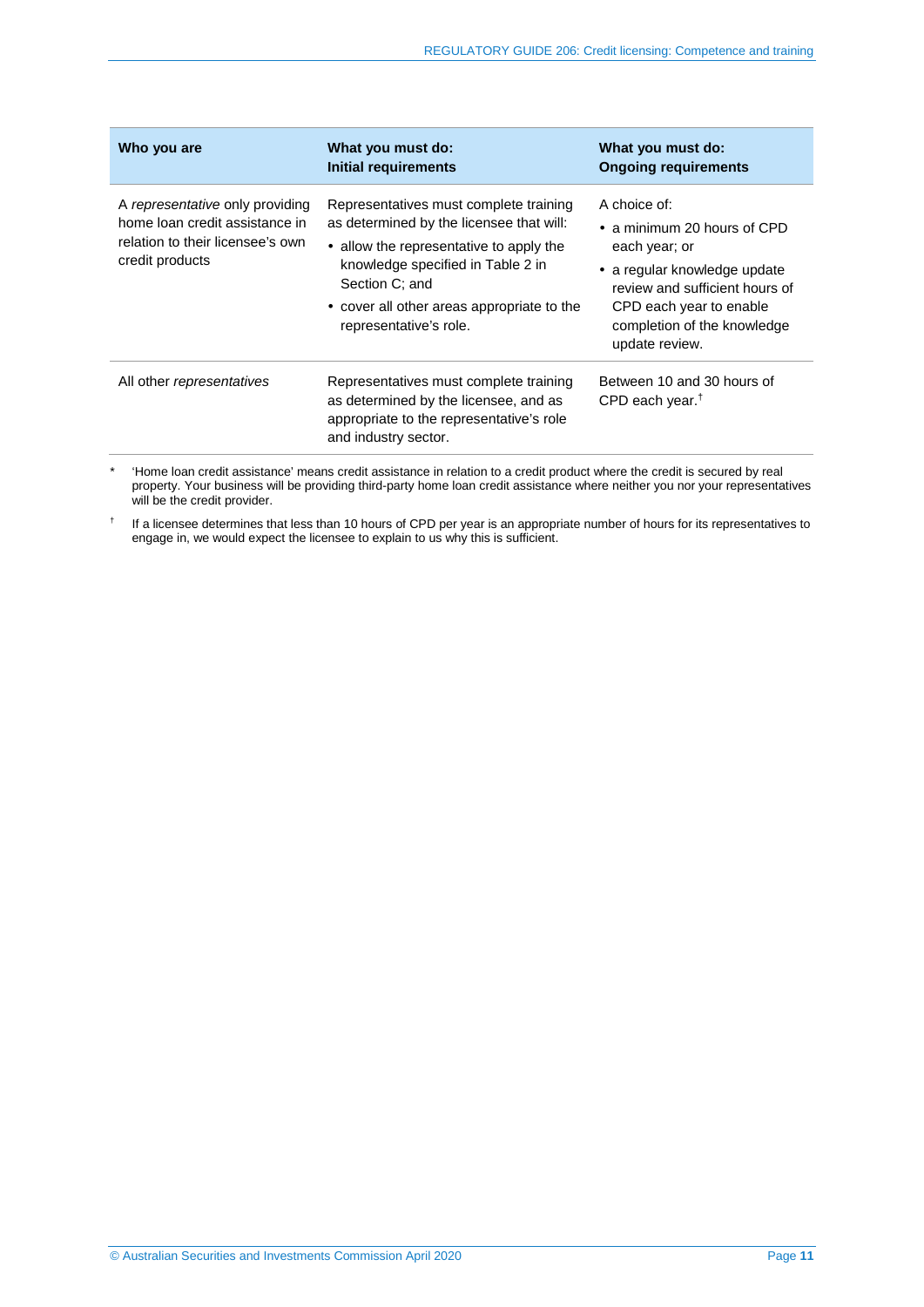## <span id="page-11-0"></span>**B Organisational competence**

#### **Key points**

We assess your organisational competence by looking at the qualifications and experience of a subset of the people in your business who are required to be 'fit and proper' to engage in credit activities. These are your 'responsible managers'.

Your responsible managers should have at least two years of relevant problem-free experience and either:

- credit industry qualifications to at least the Certificate IV level; or
- another general relevant higher-level qualification (e.g. a diploma or university degree).

Responsible managers of third-party home loan credit assistance providers should have at least a Certificate IV in Finance and Mortgage Broking.

While we have not set specific requirements for responsible managers where the business only provides home loan credit assistance in relation to the licensee's own credit products, these responsible managers should take account of the training outcomes in [Table 2,](#page-23-0) and review their own qualifications in this light.

All responsible managers should undertake at least 20 hours of CPD per year.

## <span id="page-11-1"></span>**How we assess your organisational competence**

RG 206.33 If you are a credit licensee, you must maintain your organisation's competence to engage in the credit activities authorised by your credit licence: see s47(1)(f). If you are an unlicensed COI lender, you must also maintain your organisation's competence to engage in the credit activities in relation to the carried over instrument: see s47, as modified by item 2.17 of Sch 2 to the National Credit Regulations. We refer to this obligation as the 'organisational competence' obligation.

## **The 'fit and proper' test**

- <span id="page-11-2"></span>RG 206.34 In deciding whether to grant a credit licence, we must consider whether certain people in the applicant's business are fit and proper persons to engage in credit activities. We refer to this as the 'fit and proper' test. This test is applied to:
	- (a) if the applicant is a single natural person—the applicant;
	- (b) if the applicant is a body corporate—each officer of a body corporate; or
	- (c) if the applicant is a partnership or the trustees of a trust—each partner or trustee.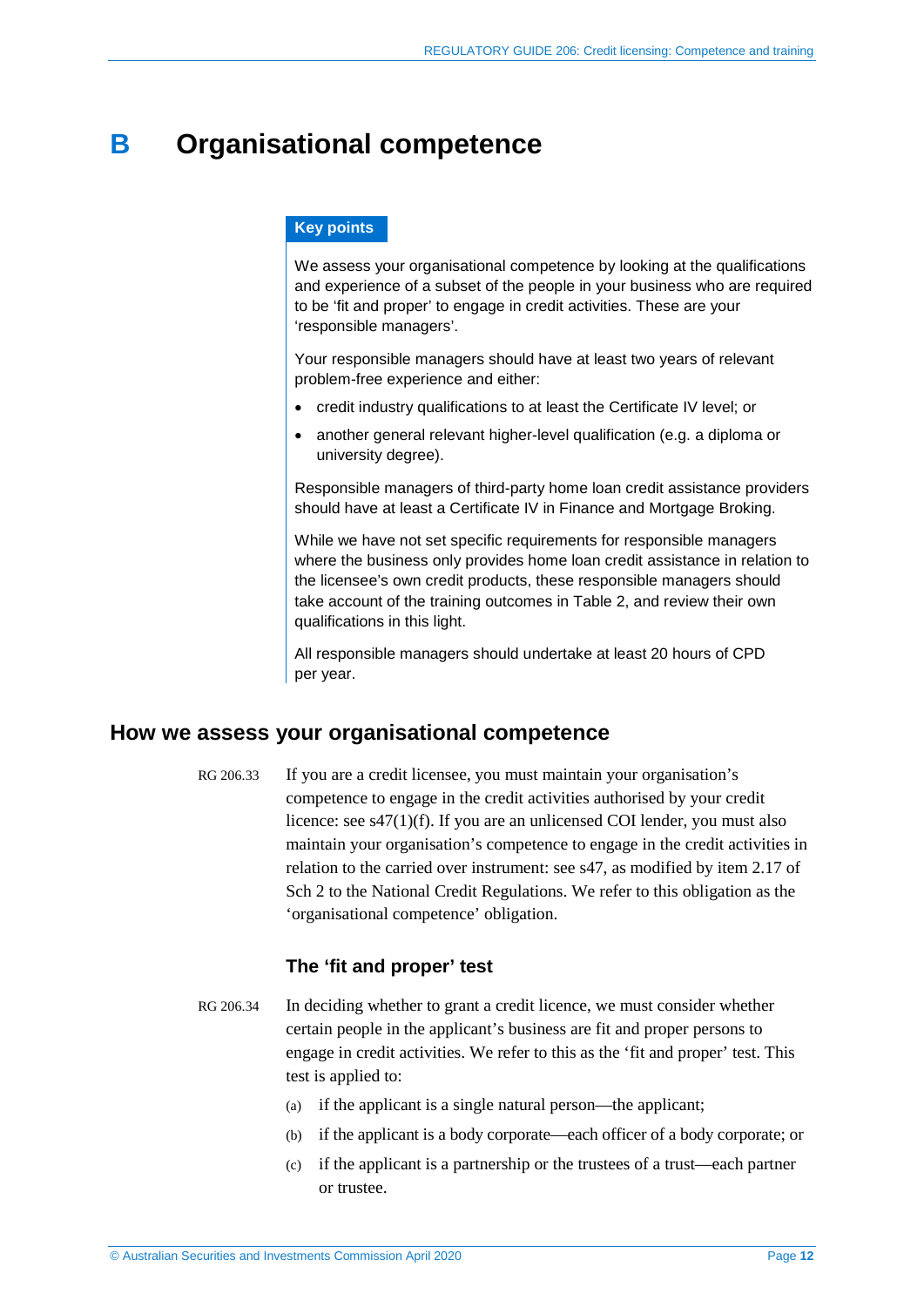- RG 206.35 If you are granted a credit licence, you must ensure on an ongoing basis that these people meet the fit and proper person test under s37A. This requires that:
	- (a) any natural person applicant and any partner or any trustee applicant be fit and proper persons to engage in the credit activities authorised by the licence; and
	- (b) any officers of a body corporate licensee be a fit and proper person to engage in one or more functions as an officer of the licensee.
- RG 206.36 We may suspend or cancel your licence if one of these people is not fit and proper at any time during the term of the licence: see  $s55(1)(c)$ .

Note: We expect you to carry out and document your own checks about whether your responsible managers are fit and proper. This would generally include reference checks, verification of qualifications, searches of registers of banned persons and criminal history checks. For more information, see [Regulatory Guide 204](http://asic.gov.au/regulatory-resources/find-a-document/regulatory-guides/rg-204-applying-for-and-varying-a-credit-licence/) *Applying for and varying a credit licence* (RG 204).

RG 206.37 Additionally, any person who 'controls' you, as the applicant (referred to as a controller) is also required to be a fit and proper person. A 'controller' includes an individual or groups of individuals acting together who actually exercise control of the applicant. A controller typically has the capacity to determine the applicant's financial and operating policy and any practice or behaviour of the applicant in delivering financial services to be covered by the licence.

Note: See s16A for the definition of 'control'.

RG 206.38 When a 'controller' is a body corporate, partnership or the trustees of a trust, the fit and proper person test applies to the officers of the body corporate, the partners and trustees of the controller, and the senior managers of the partnership or the trust. For further information on who is considered to be a 'controller', see s16A of the National Credit Act.

## **Responsible managers**

RG 206.39 To assess your organisational competence, we look at the qualifications and experience of the people in your business who are required to meet the 'fit and proper' test, or a subset of them. These are your 'responsible managers' and you will be asked to identify them in your licence application. We look at their qualifications and experience because they are the people who will be responsible for the quality of the credit activities your business provides.

## **Carried over instrument lenders**

RG 206.40 While we acknowledge that the s37A 'fit and proper' test does not apply to unlicensed COI lenders, we think it is nevertheless appropriate for COI lenders to identify individuals responsible for ensuring that your organisation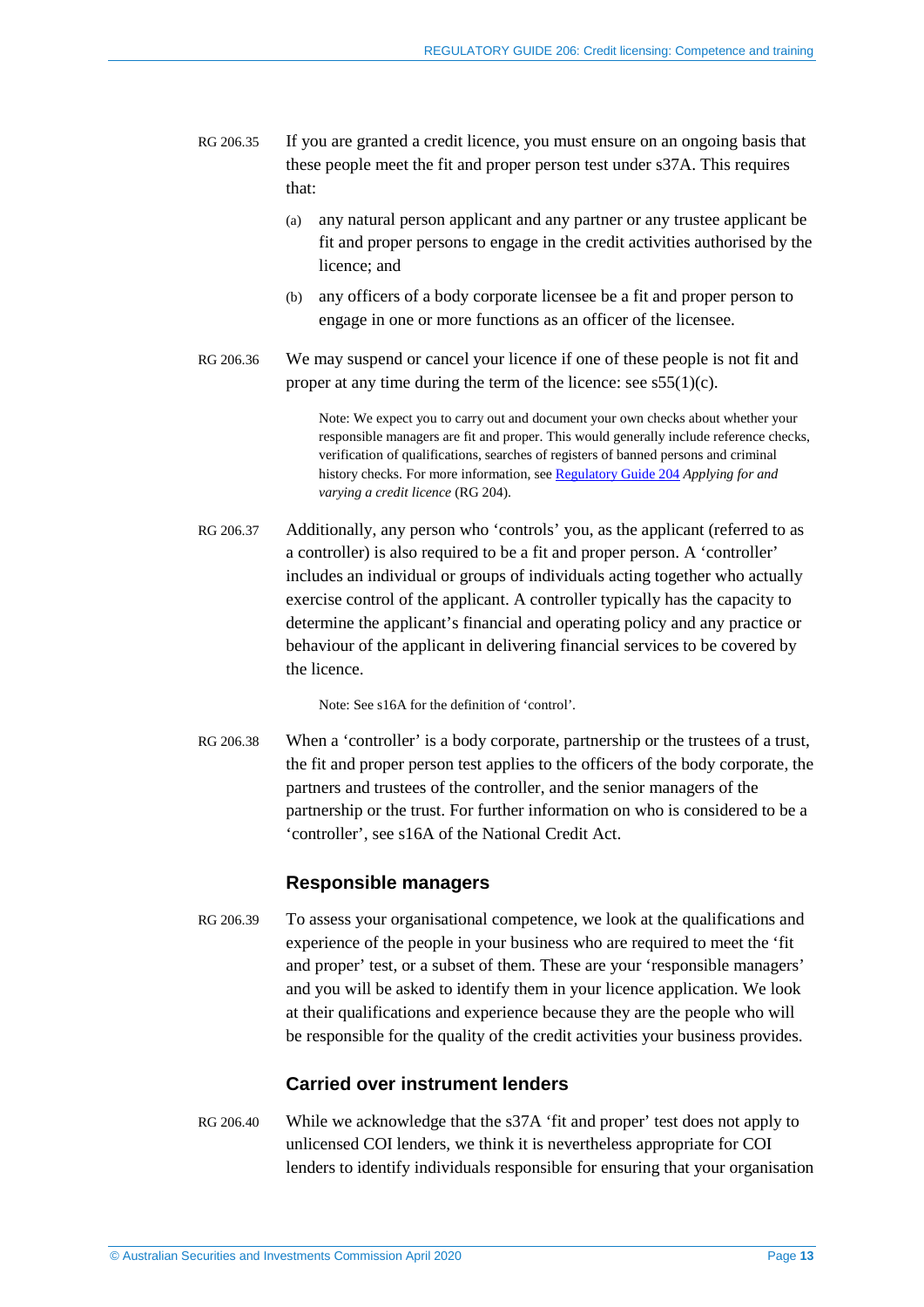remains competent to engage in the credit activities in relation to the carried over instrument.

## <span id="page-13-0"></span>**Identifying your responsible managers**

- RG 206.41 To determine whether all of the people referred to in RG [206.34](#page-11-2) will be your responsible managers, or a subset of them, you should consider which people in your business are primarily responsible for managing the credit activities, rather than solely relying on their job titles.
- RG 206.42 Factors that can affect whom you identify as your responsible managers, and how many you need, include:
	- (a) the credit activities you engage in;
	- (b) the number of representatives who engage in credit activities on your behalf;
	- (c) the size, structure and diversity of your operations;
	- (d) the number of clients you have; and
	- (e) whether your main business is engaging in a credit activity.
- RG 206.43 If you are a large body corporate, you may have many senior managers and directors who perform duties in relation to your credit activities. In this case, we expect you to identify as responsible managers a subset of the people required to be fit and proper. Your responsible managers should be those most directly involved (or who will be involved) in managing your credit activities.

Note: Senior managers are people who make or participate in decisions that affect the whole or a substantial part of the business or who have the capacity to affect significantly the business's financial standing: see s5 of the National Credit Act and s9 of the *Corporations Act 2001* (Corporations Act).

- RG 206.44 We would not expect your responsible managers to be directors with a governance rather than management role (e.g. non-executive directors) or company secretaries. We would also not expect your responsible managers to be those with a specialist business support role (e.g. a human resources director). This is because these people are only indirectly involved in managing your credit activities.
- RG 206.45 There may also be people in your business who are required to meet the 'fit and proper' test but whose responsibilities in relation to your credit activities only comprise a small part of their duties. You should not identify these people as your responsible managers.

Note: For example, where there are senior managers who have broad oversight responsibilities which, among other things, include credit activities, and senior managers working to them who specialise in making management decisions only in relation to credit activities, it is the latter group of people whom we consider to be responsible managers, rather than the former.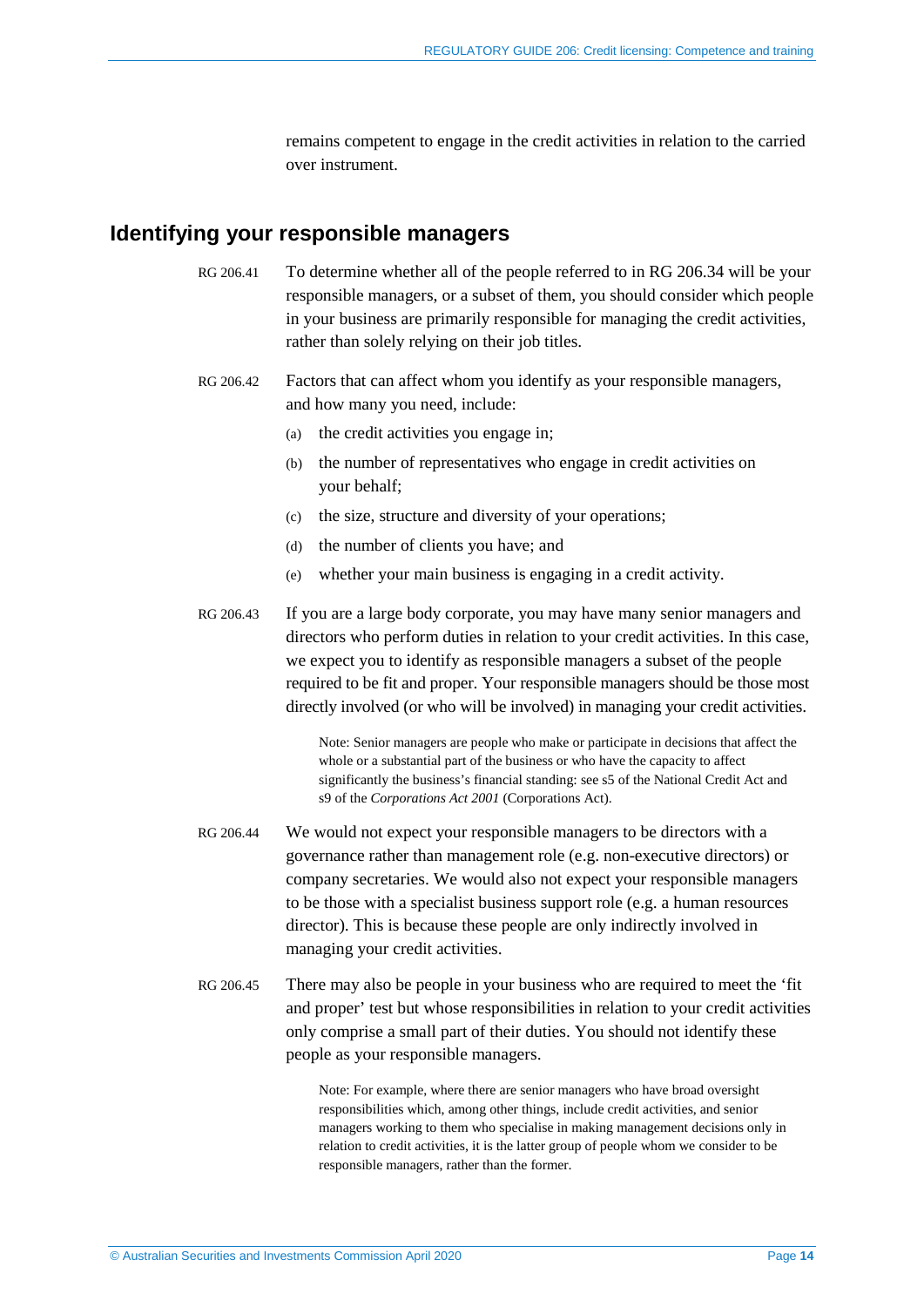RG 206.46 If you are a small business, we expect your responsible managers will be the people or person who is ultimately responsible for the day-to-day decisions in relation to the provision of the credit activities of the business.

> Note: For example, where a small lending business consists of one owner and two employees and the two employees undertake all the credit checking of the clients but have to get approval from the owner before providing credit, it is the owner who is the responsible manager, not the two employees.

RG 206.47 We expect that where a family business is structured so that there is a professional trustee, and that trustee has little to do with the operation of the business, the trustee would not be a responsible manager. Instead, the responsible managers are likely to be the members of the family who are responsible for making the day-to-day decisions regarding management of the credit activities their business offers.

#### **Key person licence condition**

RG 206.48 If we think your organisational competence is heavily dependent on one or two responsible managers, we may impose a 'key person licence condition' on your credit licence. The key person licence condition would name the responsible managers you are depending on and, if these people change, you would have to identify other responsible managers to replace them and demonstrate that you continue to have the organisational competence to provide your credit activities.

> Note: For more information about the key person licence condition, see Section D of [RG 204.](https://asic.gov.au/regulatory-resources/find-a-document/regulatory-guides/rg-204-applying-for-and-varying-a-credit-licence/)

RG 206.49 For other credit licensees, where responsibilities are spread more widely among a group of responsible managers, we think that it is not necessary to notify us every time a responsible manager changes. Rather, we think it would be sufficient if we update our records about the credit licensee's responsible managers periodically. We may do this based on information obtained in the annual compliance certificate.

#### **Streamlined applicants**

RG 206.50 If you are one of the applicant types referred to in RG [206.26,](#page-7-1) you will have the benefit of a streamlined process when applying for a credit licence. This streamlined process does not include an assessment of organisational competence: see s39 and reg 8.

> Note: For guidance on how we assess applications from streamlined applicants, see RG [204.](https://asic.gov.au/regulatory-resources/find-a-document/regulatory-guides/rg-204-applying-for-and-varying-a-credit-licence/)

RG 206.51 Although you will not have your organisational competence assessed on entering the credit regime, you must still meet the ongoing organisational competence obligations. We do not distinguish streamlined applicants from other applicants when setting our expectations for ongoing organisational competence.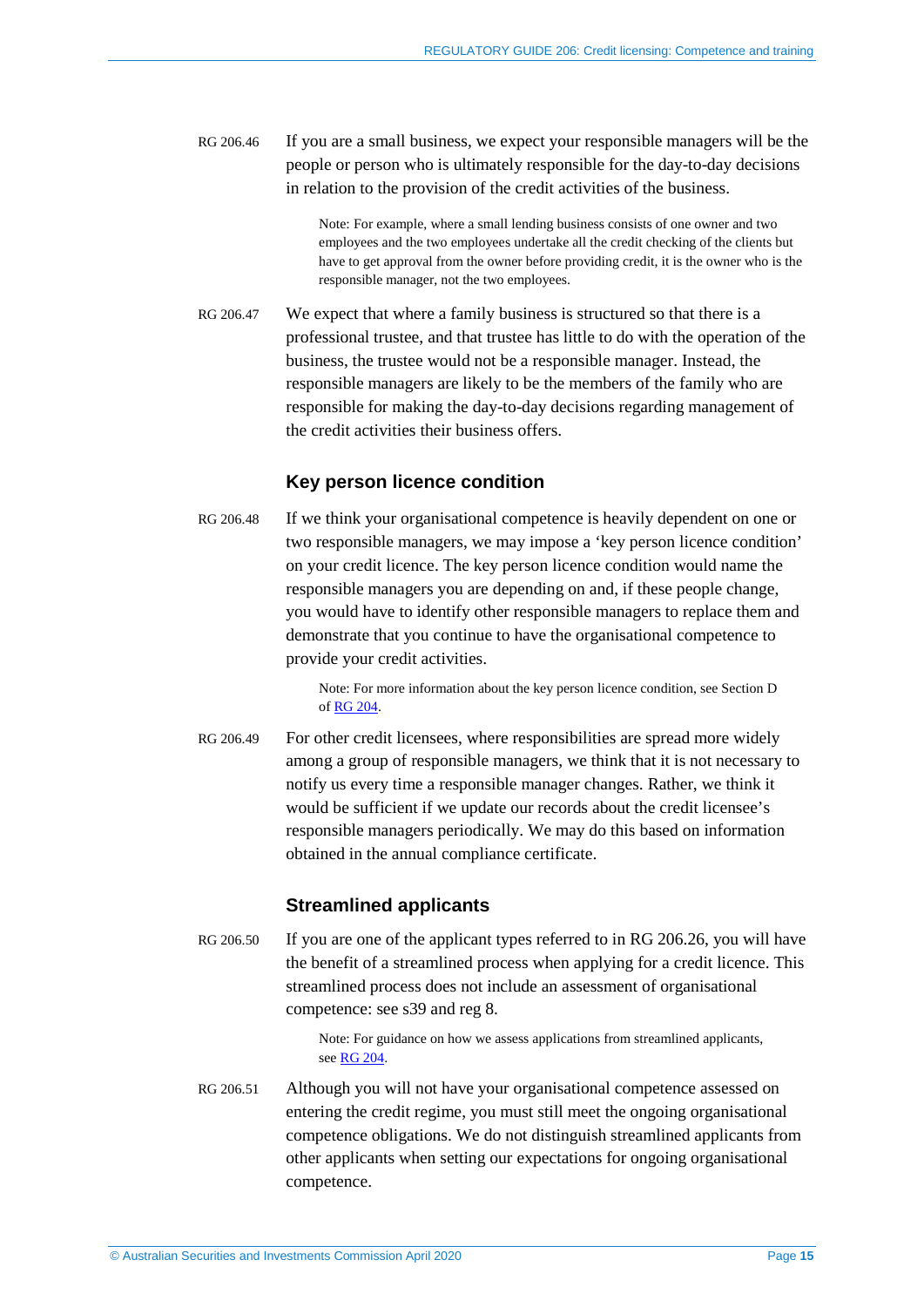RG 206.52 We will ask you to provide details of the experience and qualifications of your responsible managers with your credit licence application. While we acknowledge that the s37A 'fit and proper' test does not apply to ADIs or other streamlined applicants, we think it is nevertheless appropriate to use s37A to determine who should be the responsible managers for these businesses. If you are an ADI or other streamlined applicant, you will need to give us details of the qualifications and experience of your responsible managers, and we will ask you for these details when you apply for a licence.

## <span id="page-15-1"></span><span id="page-15-0"></span>**Qualifications and experience of your responsible managers**

RG 206.53 Your responsible managers must have at least two years of relevant problemfree experience and either:

- (a) a credit industry qualification to at least the Certificate IV level; or
- (b) another general higher-level qualification (e.g. a diploma or university degree) in a relevant discipline.
- RG 206.54 You need to set these out in your application. We may ask you for further information about the experience, history and qualifications of your responsible managers if we conduct a surveillance visit on your business.

#### **Qualifications**

- RG 206.55 We recognise that the diversity of the credit industry is reflected in the diverse qualifications held by people working in that industry. Qualifications ought to be appropriate for the particular role of the person within their organisation; however, we appreciate that for many parts of the credit industry, relevant industry-specific courses may not exist. Therefore, we have generally not set specific requirements.
- <span id="page-15-2"></span>RG 206.56 In the case of a credit provider, for example, relevant qualifications that responsible managers could have might include a Certificate IV in Financial Services, a Diploma in Financial Services (Banking) or a university degree in a financial discipline (e.g. economics, commerce, business, accounting or equivalent).
- <span id="page-15-3"></span>RG 206.57 We have, however, set a specific requirement for responsible managers of a credit licensee that provides third-party home loan credit assistance. We expect these responsible managers to have completed at least a Certificate IV in Finance and Mortgage Broking. We have adopted this approach because the Certificate IV in Finance and Mortgage Broking is a well-recognised qualification that is specifically relevant to the mortgage broking industry. We believe that requiring responsible managers involved in a business that provides third-party home loan credit assistance to hold this qualification will help ensure that they have an appropriate level of competence.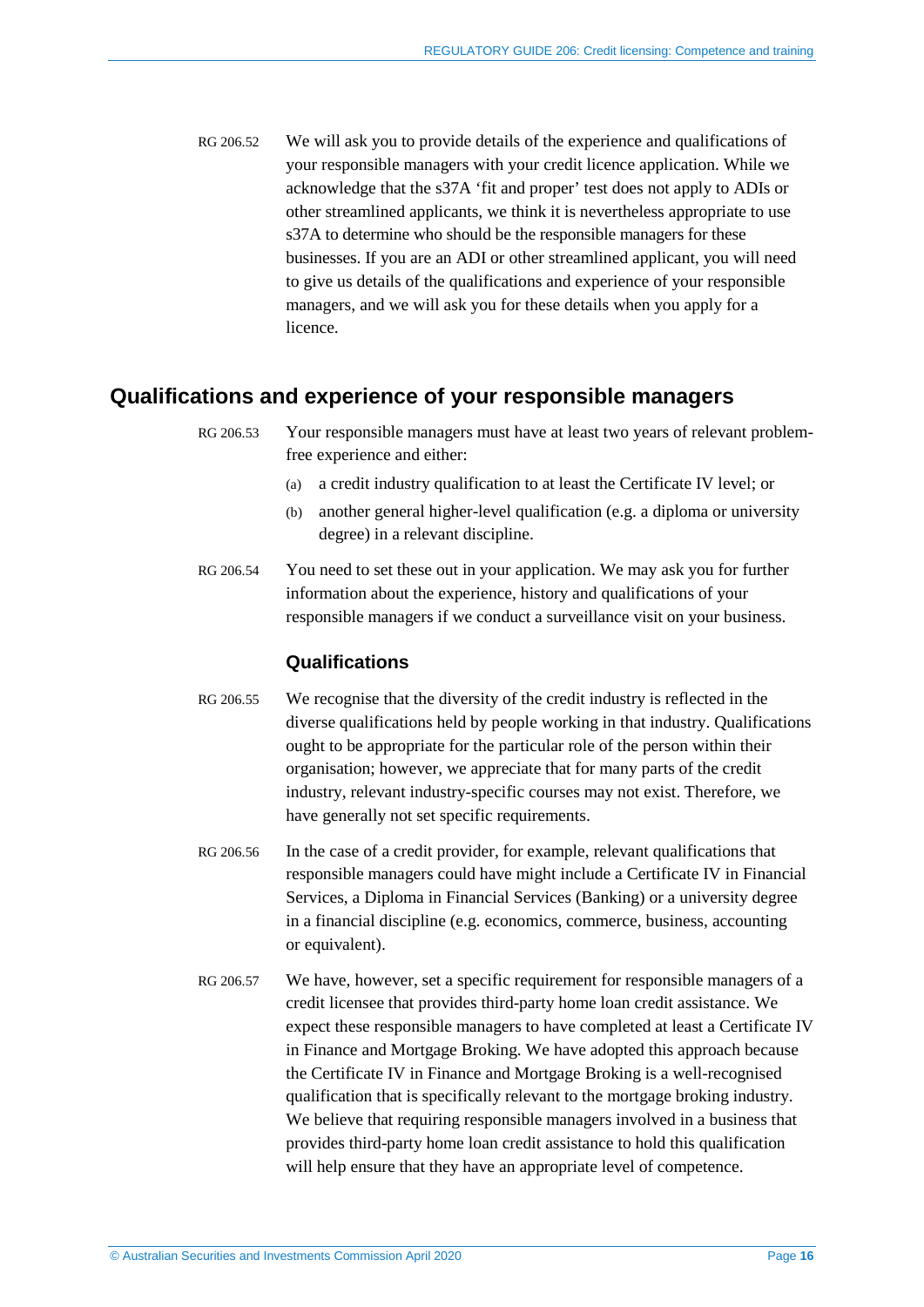- RG 206.58 Responsible managers of licensees only providing home loan credit assistance in relation to their own credit products will need to meet the general requirements in RG [206.53.](#page-15-1) While we have not set specific requirements for these responsible managers, it is nevertheless important that they have qualifications and experience to provide them with a good understanding of the area of the business for which they are responsible. These responsible managers should take account of the training outcomes in [Table 2,](#page-23-0) and review their own qualifications in this light. We would also expect licensees to have regard to these training outcomes when appointing new responsible managers for similar roles.
- RG 206.59 We may develop additional requirements in the future to adapt to changing conditions in the credit industry.

#### **Experience**

- RG 206.60 In addition to the qualifications described at RG [206.56–](#page-15-2)RG [206.57,](#page-15-3) we also expect your responsible managers to have at least two years of relevant experience that is not marred by significant non-compliance issues. This is because we think it is necessary to have sufficient practical experience in the relevant area of credit, as well as relevant qualifications, to competently operate a credit business. You will need to outline the experience of your responsible managers in your licence application, including any significant non-compliance issues you are aware of: see RG [206.68.](#page-17-0)
- RG 206.61 While requiring certain people to successfully complete particular educational courses cannot guarantee that all licensed businesses will provide their services competently, a combination of education and experience requirements should promote competent leadership. Therefore, we expect you to only select responsible managers who already have two years of relevant experience when you apply for a credit licence.
- RG 206.62 Ideally, the full two years of experience should be gained in a licensed business engaging in similar credit activities to those for which the applicant wishes to be licensed. This may be done by working as a representative of a credit licensee business or as a support person in the licensed business with sufficient exposure to the credit activities of the business.
- RG 206.63 The objective of gaining experience as a support person or representative is to acquire a good understanding of the processes necessary to manage a business undertaking those particular credit activities.
- RG 206.64 ASIC does not recognise experience that has been gained:
	- (a) in an unlicensed environment (i.e. the person has been providing credit services that require a licence, but neither they nor their employer are licensed); or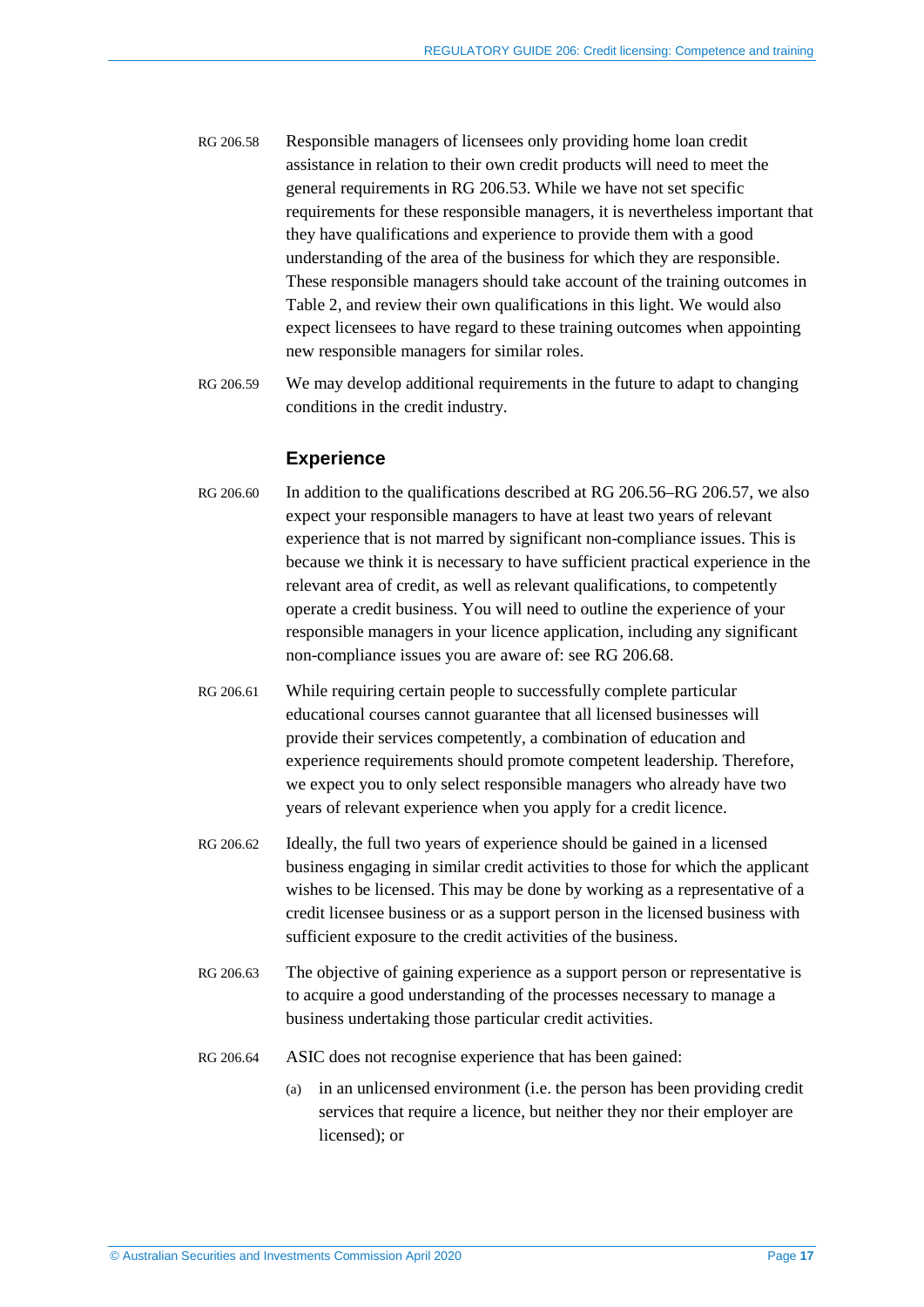- (b) by providing exempt credit services where this experience is not similar to the experience that would have been gained in a regulated business providing such credit services.
- RG 206.65 On reviewing your licence application, we may need to ask you for supporting documentation in order to check that your responsible managers have had two years of problem-free experience. The supporting documentation we ask you to provide could be references from their previous supervisors within a credit business confirming their duties and length of time in the business, and the role of the supervisor providing the reference.

#### **Non-compliance issues you need to tell us about**

- RG 206.66 Problem-free experience is experience that has not been marred by significant non-compliance issues (e.g. where ASIC or a state regulator has taken action against the person), and has not been gained predominantly in an unlicensed environment. We will determine whether your responsible managers' experience has been problem free with reference to the circumstances set out in RG [206.68–](#page-17-0)RG [206.69.](#page-18-1)
- RG 206.67 We will review all information that you submit in your licence application about your responsible managers' non-compliance issues. If we require it, we will ask you for further information to thoroughly assess the circumstances surrounding your responsible managers' non-compliance issues.
- <span id="page-17-0"></span>RG 206.68 In your licence application you must provide the following information about your responsible managers that may indicate significant noncompliance issues in the past 10 years:
	- (a) any refusals or restrictions that have been applied in relation to carrying on a trade, business or profession for which an authorisation (licence, certificate or other authority) is required by law;
	- (b) any disciplinary action in relation to any such authorisation;
	- (c) details of whether they have been the subject of any investigations or proceedings that are still current or pending and which may result in disciplinary action being taken in relation to any such authorisation;
	- (d) details of whether they have been engaged in the management of any companies or businesses that have had a licence under the Corporations Act (or previous corresponding laws) cancelled;
	- (e) details of whether they have been reprimanded, or disqualified or removed, by a professional or regulatory body in relation to matters relating to the person's honesty, integrity or business conduct;
	- (f) details of whether they have had any past, present or pending claim made against a professional indemnity (PI) insurance policy in relation to advice they have tendered;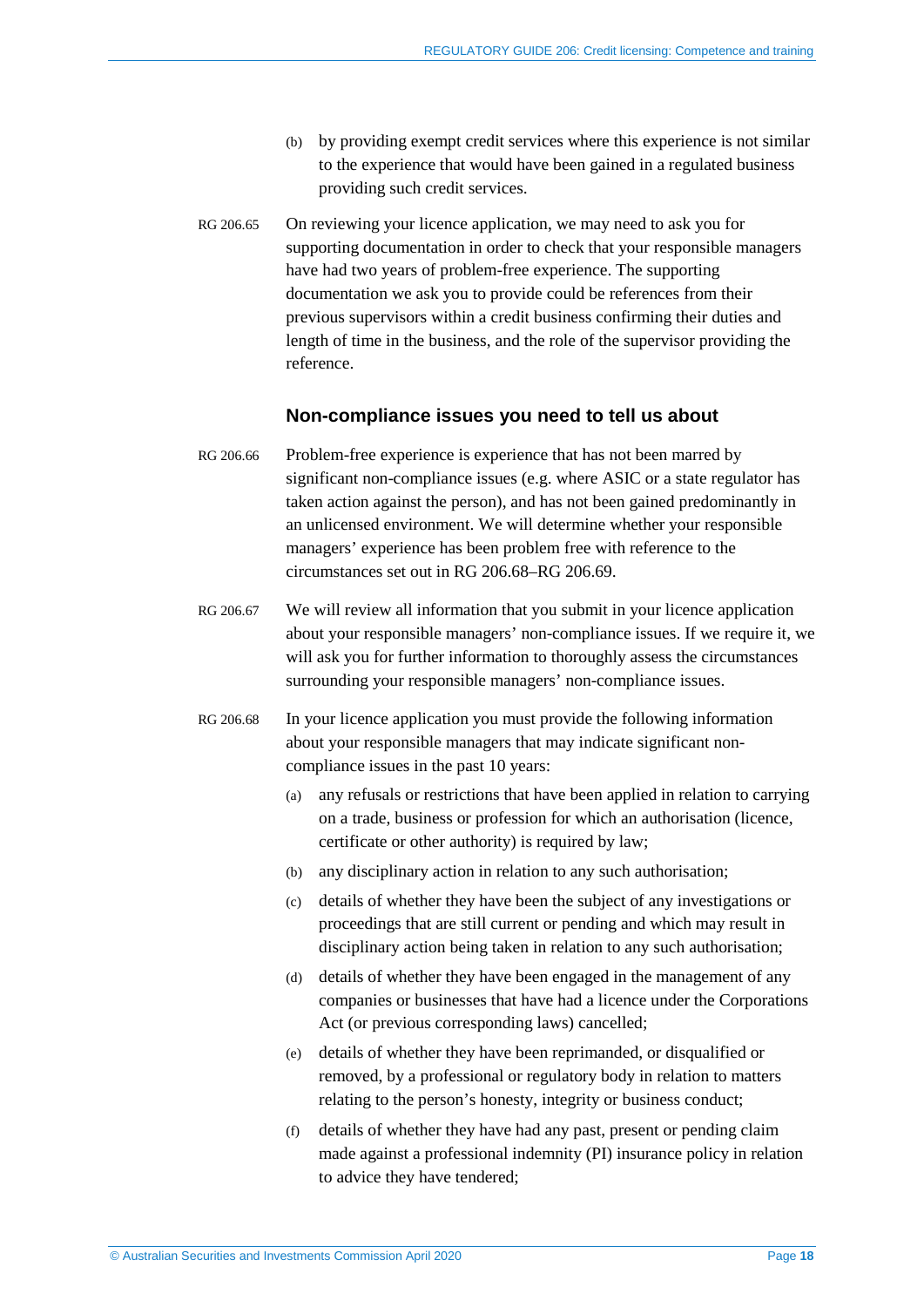- (g) whether they have been refused PI insurance;
- (h) whether they have been denied accreditation by a credit provider, mortgage manager or mortgage insurer;
- (i) whether they have had their accreditation cancelled or suspended by a credit provider, mortgage manager or mortgage insurer, or had their membership of an aggregator or franchise group terminated, or have similar action pending against them, other than for volume reasons;
- (j) whether they have been the subject of administrative, civil, or criminal proceedings or enforcement action, which were determined adversely to them (including by their consenting to an order or direction, or giving an undertaking not to engage in unlawful or improper conduct) in any country;
- (k) whether they have ever carried on business under any other name than the name shown in the application; and
- (l) whether they have been known by any name other than the name shown on the application.

Note: For more guidance about the information you need to supply relating to your responsible managers' possible significant non-compliance issues, see Section E of RG [204.](https://asic.gov.au/regulatory-resources/find-a-document/regulatory-guides/rg-204-applying-for-and-varying-a-credit-licence/)

<span id="page-18-1"></span>RG 206.69 Where there have been problems, we will take into account any mitigating circumstances and corrective action taken by the responsible manager in relation to any non-compliance issues. We will not automatically disqualify a person who has had an isolated non-compliance issue from becoming a responsible manager. However, we will only disregard a non-compliance issue which we consider particularly trivial, inadvertent and/or where immediate corrective action was taken. We may contact you if we need more information in order to determine if the instance of non-compliance should prevent a person from being a responsible manager. Numerous examples of non-compliance issues in a person's history will mean we do not consider that person competent to be a responsible manager.

## <span id="page-18-0"></span>**Continuing professional development**

- RG 206.70 It is important for a credit licensee's responsible managers to keep up-to-date with credit industry and regulatory developments in order to provide sound leadership for their organisations. A requirement to undertake a set number of hours per year engaging in CPD relating to credit issues will help ensure this.
- RG 206.71 Your responsible managers should undertake at least 20 hours of CPD per year, which may consist of a combination of relevant credit-related educational activities. This requirement will be set out in a licence condition, which will also require you to keep a record of the CPD activities undertaken by your responsible managers each year.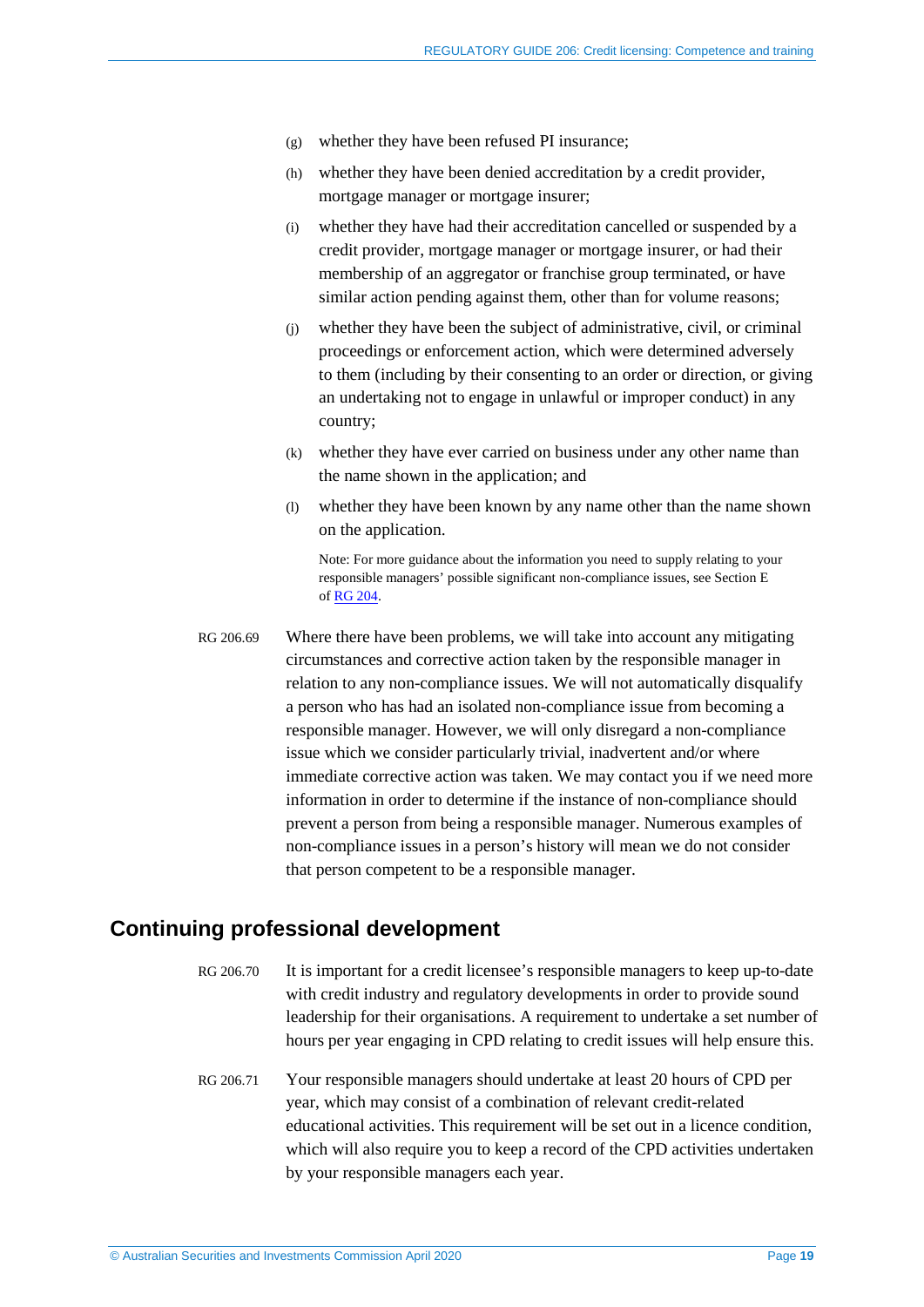- RG 206.72 The CPD should include both product and industry developments related to credit, and also compliance training, including in relation to new regulatory requirements of the credit regime. For example, compliance training would need to encompass the responsible lending obligations: see Ch 3 of the National Credit Act.
- RG 206.73 The following activities may be counted towards CPD:
	- (a) attendance at relevant professional seminars or conferences;
	- (b) preparation time for presenting at relevant professional seminars or conferences;
	- (c) publication of journal articles relevant to the credit industry;
	- (d) viewing videos of recent (within the last year) professional seminars or conferences (up to a maximum of 10 hours per year);
	- (e) completion of online tutorials and/or quizzes on recent (within the last year) regulatory, technical or professional developments in the industry; and
	- (f) internal training on systems, procedures and policies relevant to the responsible manager's role (although activities in this category should not make up the majority of CPD hours).

Note: This is not intended to constitute an exclusive list of activities that may be counted towards CPD, and other types of activities may also be appropriate. Generally, we do not regard private study as adequate for the purpose of meeting the CPD requirements, unless it involves audio or visual material specifically designed for the purpose.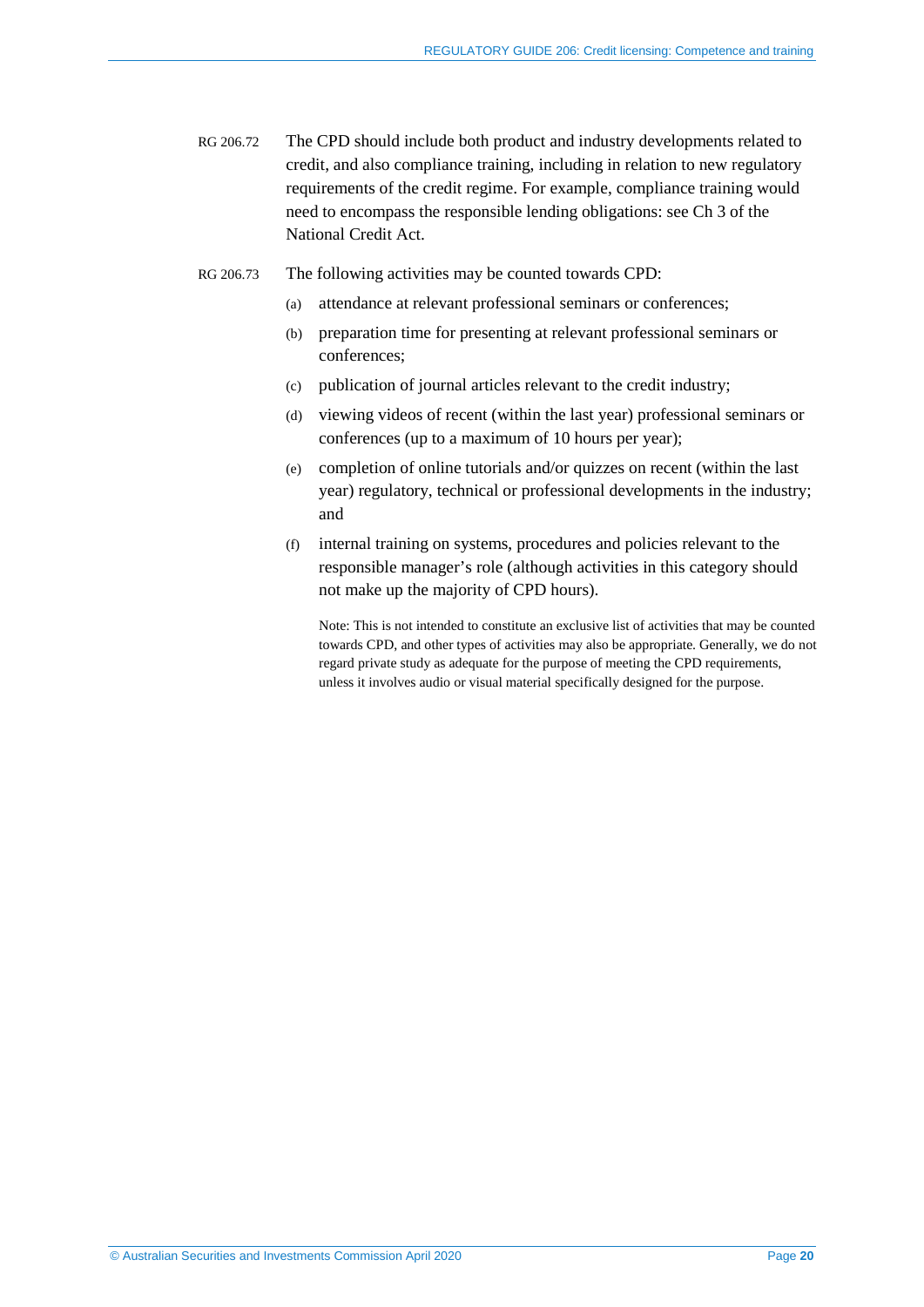## <span id="page-20-0"></span>**C Representative training**

#### **Key points**

The National Credit Act requires you to ensure your representatives are adequately trained and competent to engage in the credit activities authorised by your credit licence.

If you are an unlicensed COI lender, you must also ensure that your representatives are adequately trained and competent to engage in the credit activities in relation to the carried over instruments.

We have not set specific training standards that we think representatives should meet (other than for representatives providing home loan credit assistance). We expect you to determine for yourself what is appropriate initial and ongoing training for your representatives, and to embed this in your recruitment and training systems.

Representatives who provide third-party home loan credit assistance need to have at least a Certificate IV in Finance and Mortgage Broking and undertake at least 20 hours of CPD per year.

Representatives who only provide home loan credit assistance in relation to credit products offered by their own credit licensee may complete training in the form determined appropriate by the licensee. However, this training should allow the representative to apply the knowledge specified in [Table 2,](#page-23-0) in addition to any other training that is necessary to ensure they are fully trained to undertake the credit activities in which they engage. These representatives should either undertake at least 20 hours of CPD per year or undertake a regular knowledge update review.

## <span id="page-20-1"></span>**General expectations**

- RG 206.74 You must ensure that your representatives are adequately trained and are competent to engage in the credit activities authorised by your credit licence: see  $s47(1)(g)$ . If you are an unlicensed COI lender, you must also ensure that your representatives are adequately trained and competent to engage in the credit activities in relation to the carried over instruments: see s47, as modified by item 2.17 of Sch 2 to the National Credit Regulations. Your representatives include your staff, agents and authorised credit representatives.
- RG 206.75 Generally, we think that you should determine for yourself what is appropriate initial and ongoing training for your representatives and embed this in your recruitment and training systems. The diversity of roles in the credit industry requires a flexible approach to representative training. Therefore, we have not set specific educational prerequisites or ongoing training requirements for representatives. We expect you to ensure that your representatives are suitably qualified to perform the role that they are employed to perform.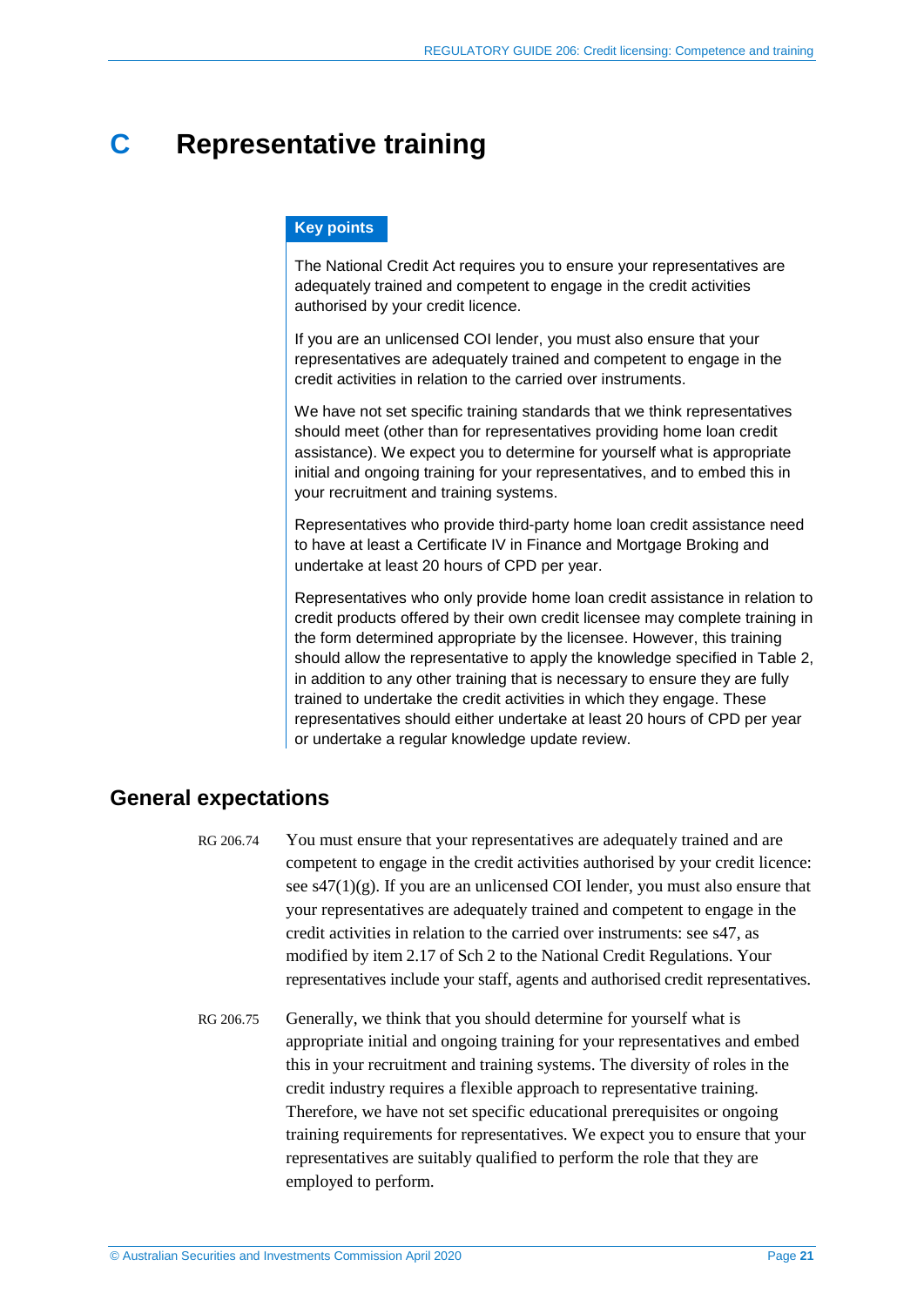- RG 206.76 For example, if your business is a small micro lending business that has only two or three representatives, it may be sufficient for your responsible managers to set aside a few days a year to personally train your representatives about your credit products and about the legal obligations that apply to your business. However, if your business is a large finance company with many branches, we would expect you to put in place an extensive training regime to take into account the large number of representatives you are responsible for, and the staff turnover that inevitably occurs in large organisations.
- RG 206.77 Where industry training standards exist for particular sectors of the credit industry or specific products, we expect you will ensure that your representatives are trained at least to the level of the industry standard. In the case of third-party home loan credit assistance providers, this is at least a Certificate IV in Finance and Mortgage Broking.

Note: For example, there are specific industry accreditations provided by industry bodies that provide training in equity release products. We regard equity release products as a specialised credit product for which representatives need to be specially qualified in order to be competent to discuss the product with consumers.

- RG 206.78 We expect you to ensure that the training course you select for your representatives is one that is endorsed by their industry body. New training organisations with no connection to the relevant industry are unlikely to have the expertise to offer the kind of comprehensive course that would sufficiently cover the specialised content needed to ensure representatives can provide thorough assistance to their clients in relation to these products.
- RG 206.79 We expect you to document your recruitment and training policies and procedures, and the implementation of these policies and procedures, as appropriate to the nature, scale and complexity of your business.
- RG 206.80 We will monitor how our approach to meeting the representative training obligation is working and may adjust that approach if necessary, in light of our broader regulatory experience.
- RG 206.81 While unlicensed COI lenders will not be taking over any new credit contracts or consumer leases, we expect that your representatives will be adequately trained to deal with the carried over instruments that you hold.

## <span id="page-21-1"></span><span id="page-21-0"></span>**Home loan credit assistance**

RG 206.82 A representative will be providing home loan credit assistance when they give credit assistance in relation to a credit product where the credit is secured by real property (home loan credit assistance). This includes credit products provided by the representative's own licensee, as well as those provided by third parties.

Note 1: Credit assistance is defined in s8.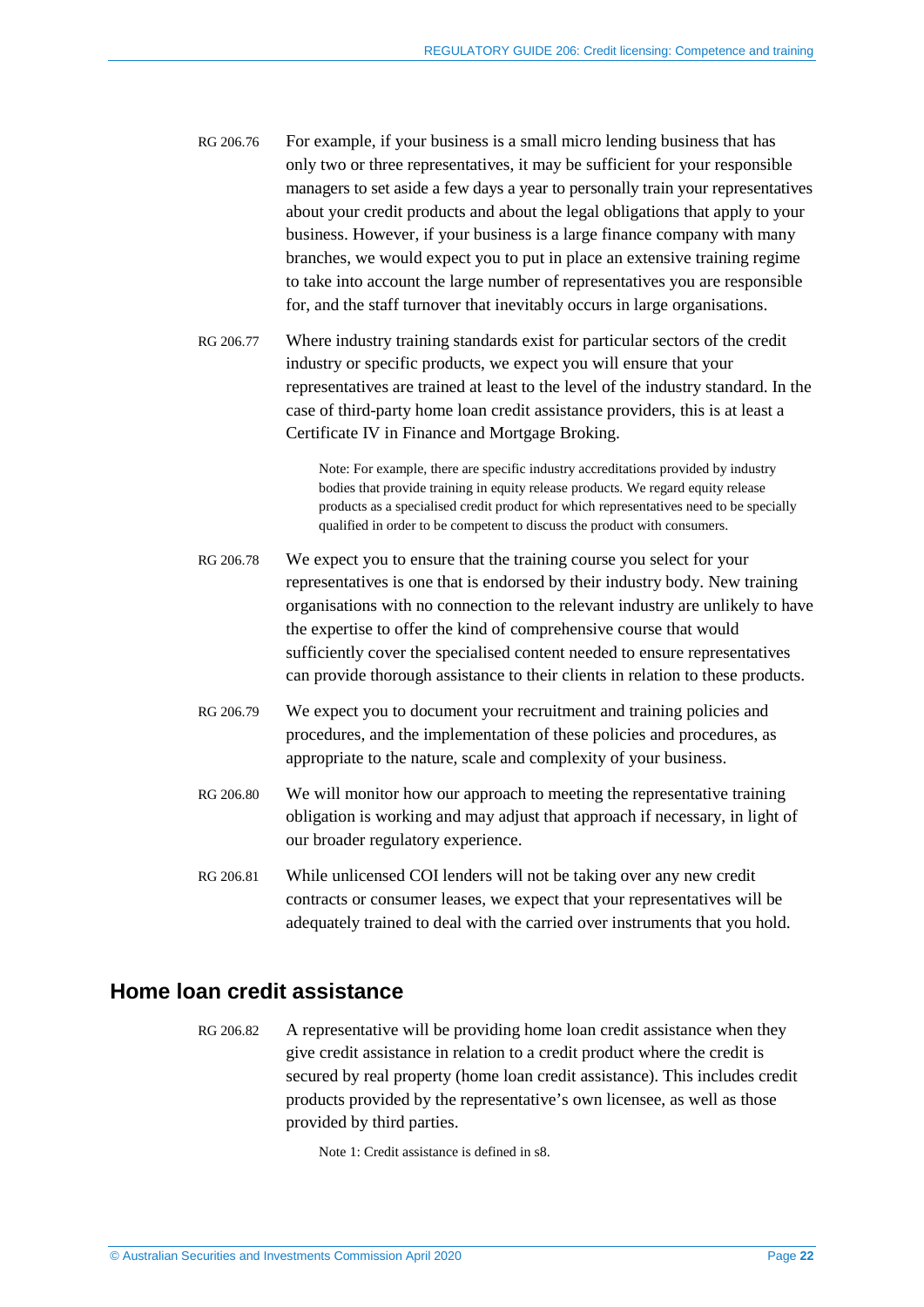Note 2: Regulation 23 exempts providers of credit assistance from needing a licence where they are linked to the credit provider, in connection with the supply of goods and services (the 'point-of-sale retailer' exemption: see Appendix 2 of Regulatory [Guide](https://asic.gov.au/regulatory-resources/find-a-document/regulatory-guides/rg-203-do-i-need-a-credit-licence/) 203 *Do I need a credit licence?* (RG 203) for further details). Consequently, these individuals will also not be considered to be providing home loan credit assistance for the purposes of the training requirements.

- RG 206.83 In our representative training requirements, we distinguish between:
	- (a) representatives who provide third-party home loan credit assistance that is, home loan credit assistance where the credit assistance relates to credit secured by real property and neither the licensee nor its representatives will be the credit provider; and
	- (b) other representatives who only provide home loan credit assistance in relation to credit products offered by their own credit licensee.

#### **Third-party home loan credit assistance**

- RG 206.84 Representatives who provide third-party home loan credit assistance will need to have at least a Certificate IV in Finance and Mortgage Broking. This qualification is a well-recognised industry qualification that is specifically relevant to the mortgage broking industry and meets nationally endorsed industry standards under the Australian Qualifications Framework.
- RG 206.85 We recognise that some representatives who provide third-party home loan credit assistance will meet the Tier 1 training requirements in [Regulatory](http://asic.gov.au/regulatory-resources/find-a-document/regulatory-guides/rg-146-licensing-training-of-financial-product-advisers/)  [Guide](http://asic.gov.au/regulatory-resources/find-a-document/regulatory-guides/rg-146-licensing-training-of-financial-product-advisers/) 146 *Licensing: Training of financial product advisers* (RG 146). We will work with industry bodies to determine appropriate exemptions from units in the Certificate IV in Finance and Mortgage Broking to recognise this existing qualification.

Note: Financial planners who provide credit assistance but do not provide home loan credit assistance still require a credit licence, but do not need to meet the training obligations for advisers who provide home loan credit assistance. See [RG 203](https://asic.gov.au/regulatory-resources/find-a-document/regulatory-guides/rg-203-do-i-need-a-credit-licence/) for guidance on when financial product advice is credit assistance.

RG 206.86 We think it is appropriate to require representatives who provide third-party home loan credit assistance to hold a Certificate IV in Finance and Mortgage Broking because home loans are the largest loan most consumers will take on, and poor decisions and advice can jeopardise ownership of the family home. Factors that influence the decision to borrow against a home are very important and people assisting a consumer with these decisions should be adequately trained to provide this assistance.

#### **Other home loan credit assistance**

RG 206.87 Representatives who only provide home loan credit assistance in relation to credit products offered by their own credit licensee may complete training in the form determined appropriate by the licensee. However, this training should allow the representative to apply the knowledge specified in [Table 2.](#page-23-0)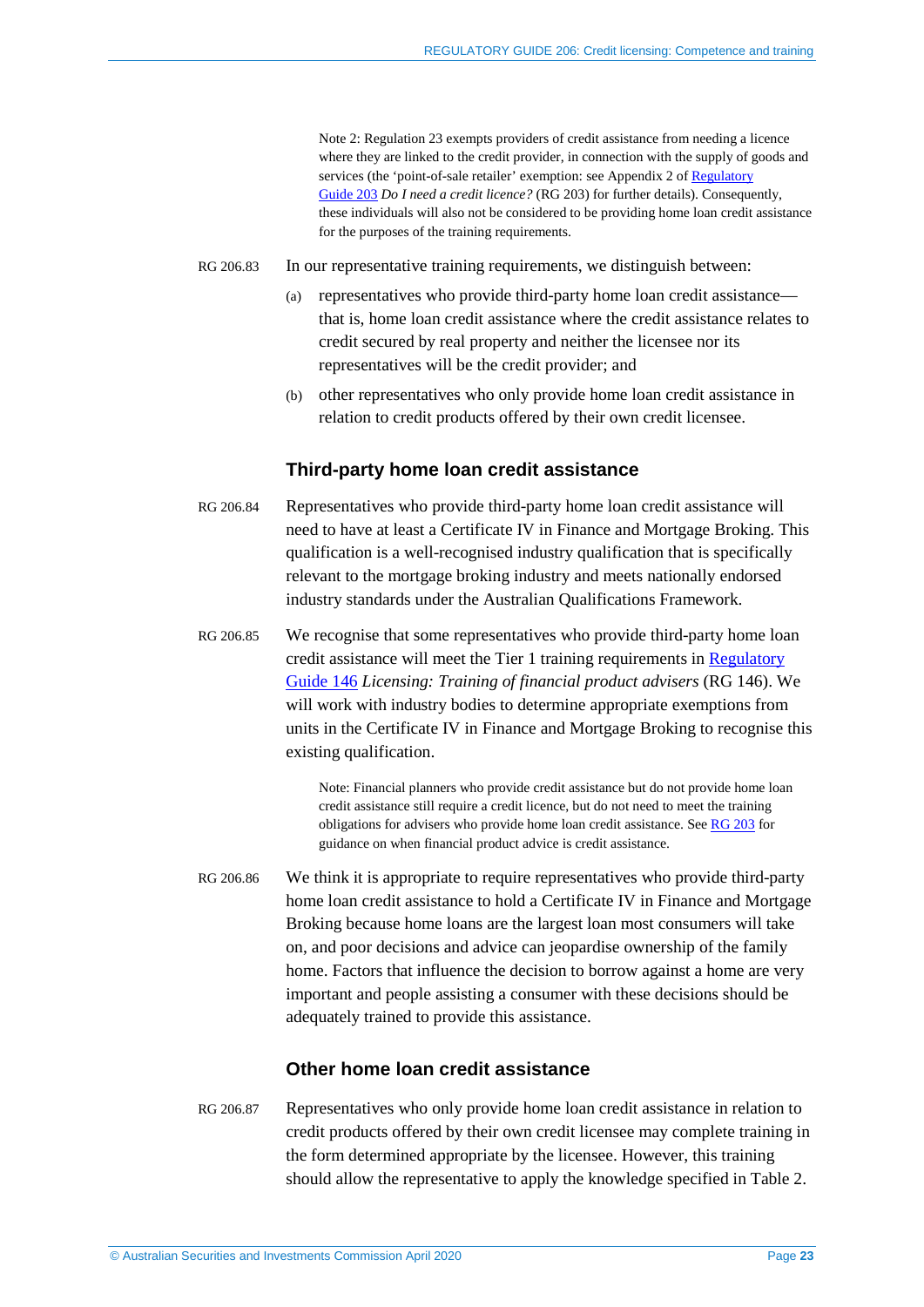Additionally, it should also cover all other areas appropriate to the representative's role to ensure they are fully trained to undertake all of the credit activities in which they engage.

| 1 Dealing<br>appropriately<br>with consumers                     | • Ability to gather relevant information about a consumer's<br>situation as needed, including their relevant personal and<br>financial situation.<br>• Ability to establish and address consumers' priorities and<br>concerns.                                                      |
|------------------------------------------------------------------|-------------------------------------------------------------------------------------------------------------------------------------------------------------------------------------------------------------------------------------------------------------------------------------|
| 2 Types of home<br>loan products<br>and their<br>characteristics | • Broad knowledge about the range of home loan products<br>available in the lending industry, and their characteristics.<br>• General understanding of the loan process, loan<br>features, and fees, charges and commissions.                                                       |
| 3 Economic and<br>market context                                 | • Knowledge of relevant economic environment, including<br>the business cycle and market factors, and inflation.<br>• Basic financial and accounting concepts directly relating<br>to home loans, including interest rates.<br>• Real estate terms and concepts (e.g. land titles). |

#### <span id="page-23-0"></span>**Table 2: Training outcomes for representatives providing home loan credit assistance in relation to their licensee's own loans**

RG 206.88 We have not prescribed a particular course for representatives only providing home loan credit assistance in relation to credit products offered by their own credit licensee. Nevertheless, we believe it is critical that these representatives are adequately trained because of the important role they play in the process of consumers' decision making on home loans. The outcomes described in [Table 2](#page-23-0) are designed to ensure representatives in this position have a well-rounded set of knowledge and skills to apply to their role including:

- (a) being able to deal with consumers effectively;
- (b) having an adequate understanding of the range of home loan products and their characteristics; and
- (c) understanding the economic environment impacting on home loans.

Note: Depending on the representative's role, undertaking some units from the Certificate IV in Finance and Mortgage Broking may assist them to achieve these training outcomes.

#### **Financial product advice**

RG 206.89 We recognise that financial planners often provide advice about clients' home loans in the context of broader financial product advice. Not all advice about home loans will necessarily constitute home loan credit assistance. [Table 3](#page-24-1) sets out some examples of when representatives will and will not be providing home loan credit assistance.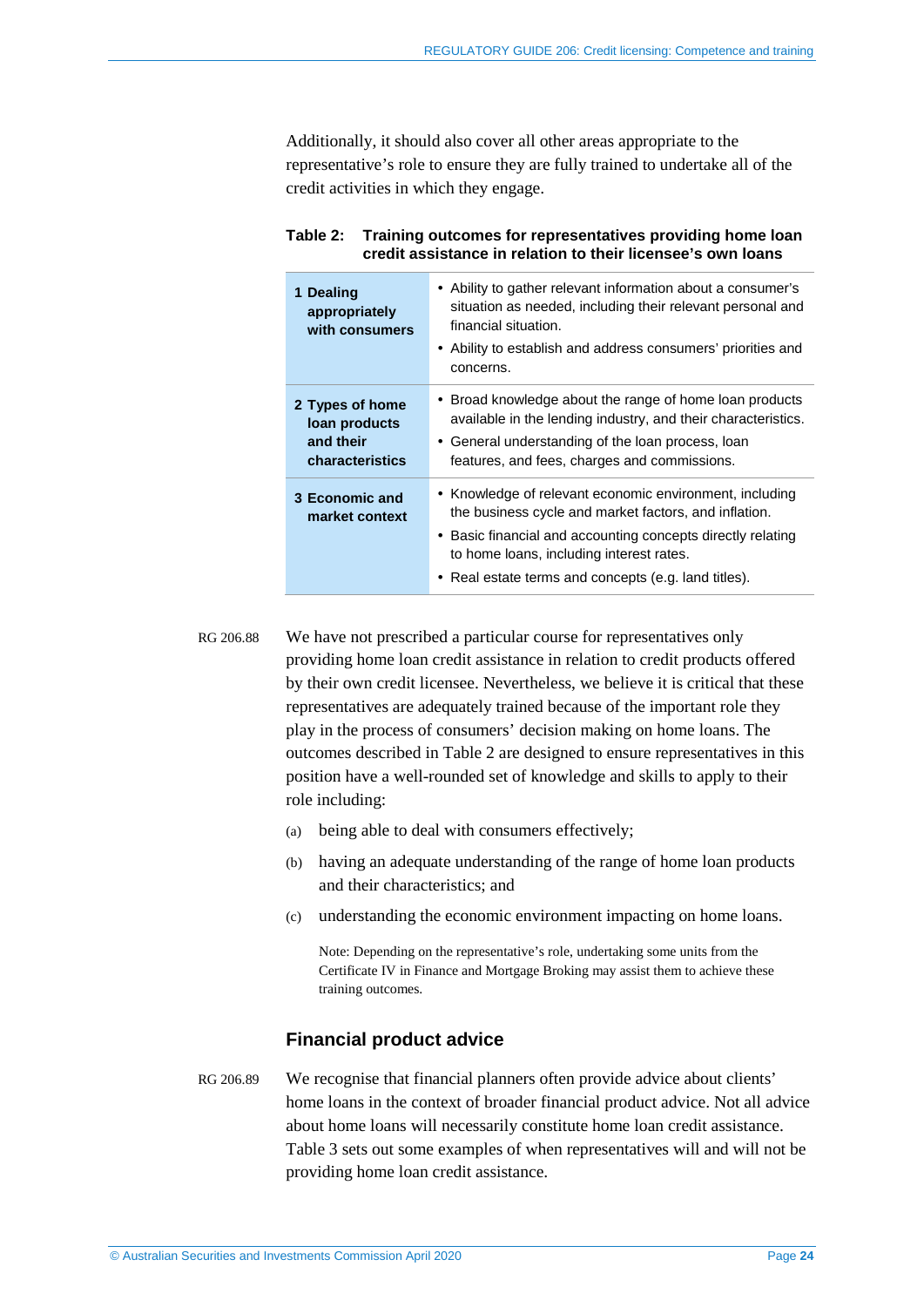| <b>Example</b>                                                                             | <b>Explanation</b>                                                                                                                                                                                                                                                                                                                                                                                                                                                                                                                                            |  |
|--------------------------------------------------------------------------------------------|---------------------------------------------------------------------------------------------------------------------------------------------------------------------------------------------------------------------------------------------------------------------------------------------------------------------------------------------------------------------------------------------------------------------------------------------------------------------------------------------------------------------------------------------------------------|--|
| Providing advice about a client's<br>financial arrangements, including<br>their home loans | If a financial planner is providing advice to a client about all their<br>financial arrangements, including their home loan, and while noting they<br>are not a mortgage broker, advises them that the interest rate they are<br>paying for their mortgage seems reasonable or unreasonable<br>compared to other mortgage products on the market, we would not<br>consider this to constitute home loan credit assistance. We would<br>expect the financial planner to refer the client to a mortgage broker for<br>assistance in choosing a better mortgage. |  |
|                                                                                            | If, however, the planner goes further to suggest a particular home loan<br>product themselves that the client should switch to, we would consider<br>this to be home loan credit assistance. In addition, if they made a<br>positive recommendation to the client that they should stay with their<br>product, we would consider this to be home loan credit assistance.                                                                                                                                                                                      |  |
| Advising a client to pay off their<br>home loan                                            | If a financial planner advises their client to pay off their mortgage before<br>they invest in other financial products, we would not consider this to be<br>providing home loan credit assistance.                                                                                                                                                                                                                                                                                                                                                           |  |
| Suggesting a client take out a home<br>loan with a particular credit provider              | If a financial planner suggests a client take out a particular product with<br>a particular credit provider, this would be home loan credit assistance<br>regardless of whether the financial planner earns a commission or not.                                                                                                                                                                                                                                                                                                                              |  |
| Providing advice about loan features                                                       | If a financial planner advises a client that some home loan providers<br>offer loans with a free redraw facility and explains how a free redraw<br>facility works without suggesting a particular provider or product, we<br>would not consider this to be home loan credit assistance.                                                                                                                                                                                                                                                                       |  |
|                                                                                            | If the client expressed an interest in getting assistance to select an<br>appropriate loan with a free redraw facility, we would expect the<br>financial planner to refer them to a mortgage broker or credit provider to<br>explain the features and costs associated with that type of loan.                                                                                                                                                                                                                                                                |  |

#### <span id="page-24-1"></span>**Table 3: Examples of when representatives will or will not be providing home loan credit assistance**

## <span id="page-24-2"></span><span id="page-24-0"></span>**Alternative approaches to meeting the training standards**

## **Overseas qualifications**

- RG 206.90 Generally, we will accept overseas qualifications relevant to the products and activities the credit representative is engaged with. An exception to this is credit representatives with overseas qualifications who would like to provide mortgage broking services. Like other such representatives, they must undertake a Certificate IV in Finance and Mortgage Broking.
- RG 206.91 Representatives that are not providing mortgage broking services need to obtain evidence that their training qualification has been recognised by a relevant overseas regulatory body. Relevant overseas qualifications from a foreign university or other higher education institution can be verified by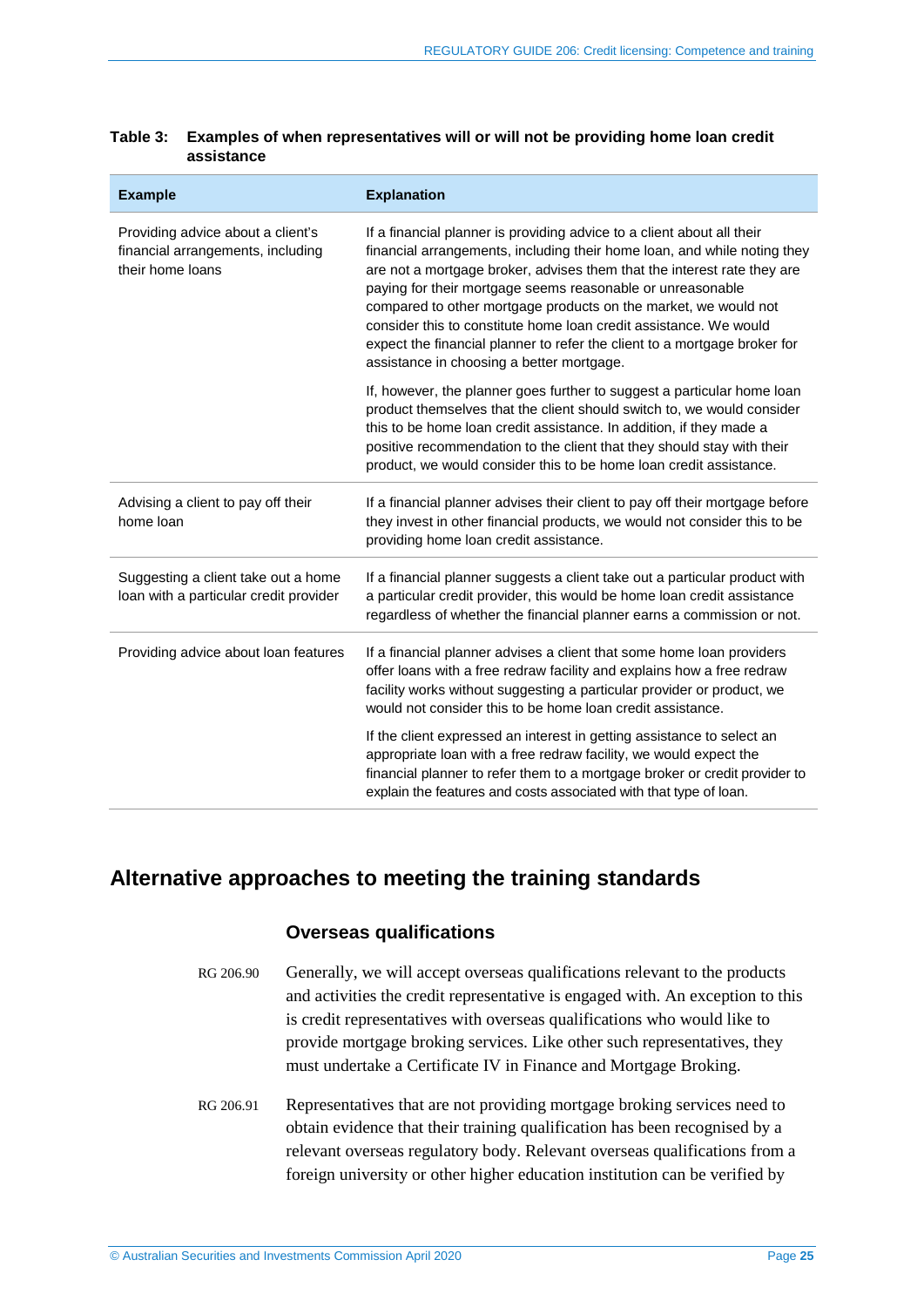[International Education Online,](https://internationaleducation.gov.au/Pages/default.aspx) which provides official information and advice on the comparability of overseas qualifications with Australian qualifications. International Education Online's ['Country Education Profiles'](https://internationaleducation.gov.au/Services-And-Resources/services-for-organisations/Pages/Services-for-organisations.aspx) is an online recognition tool to assist in determining the equivalence of qualifications from more than 120 countries with Australian qualifications. Country Education Profiles (CEPs) can be purchased and accessed from International Education Online or by phoning 1300 615 262.

- RG 206.92 To find out more about CEPs and International Education Online's assessment of qualifications, go to [International Education Online.](https://internationaleducation.gov.au/Pages/default.aspx)
- <span id="page-25-1"></span>RG 206.93 Overseas qualifications will not have addressed Australian legal requirements (e.g. obligations under the Corporations Act, the National Credit Act, codes of conduct and knowledge of other relevant Australian legislation including taxation and superannuation). Advisers with overseas qualifications should undertake suitable training to become familiar with Australian requirements.
- <span id="page-25-2"></span>RG 206.94 Despite RG [206.90–](#page-24-2)RG [206.93,](#page-25-1) we will treat the following persons from New Zealand, who have practised for at least six consecutive months, as fully meeting the training standards currently required by this regulatory guide for the relevant products or subject areas covered by their New Zealand qualifications:
	- (a) current and former authorised financial advisers (AFAs); and
	- (b) current and former advisers of qualifying financial entities (QFEs) who meet the competency requirements to be an AFA set out in Code Standard 16 of New Zealand's Code of Professional Conduct for Authorised Financial Advisers.

Note 1: For example, qualifications relevant to provide assistance on credit products in New Zealand will be sufficient to provide credit assistance on equivalent products in Australia. Information on the different licence scopes for AFAs and the competency standards required to be an AFA can be found on the New Zealand Financial Markets Authority's website at [www.fma.govt.nz.](http://www.fma.govt.nz/)

Note 2: By 'former advisers', we mean advisers not currently practising but who have done so within the three years before the adviser started practising in Australia.

Note 3: The arrangement in RG [206.94](#page-25-2) will be reviewed every three years. This will include considering any changes to the training regimes in either Australia or New Zealand during that time.

## <span id="page-25-0"></span>**Continuing professional development**

#### **General expectations**

RG 206.95 While we are not mandating a set number of hours of CPD that all representatives must undertake each year, we expect you will ensure that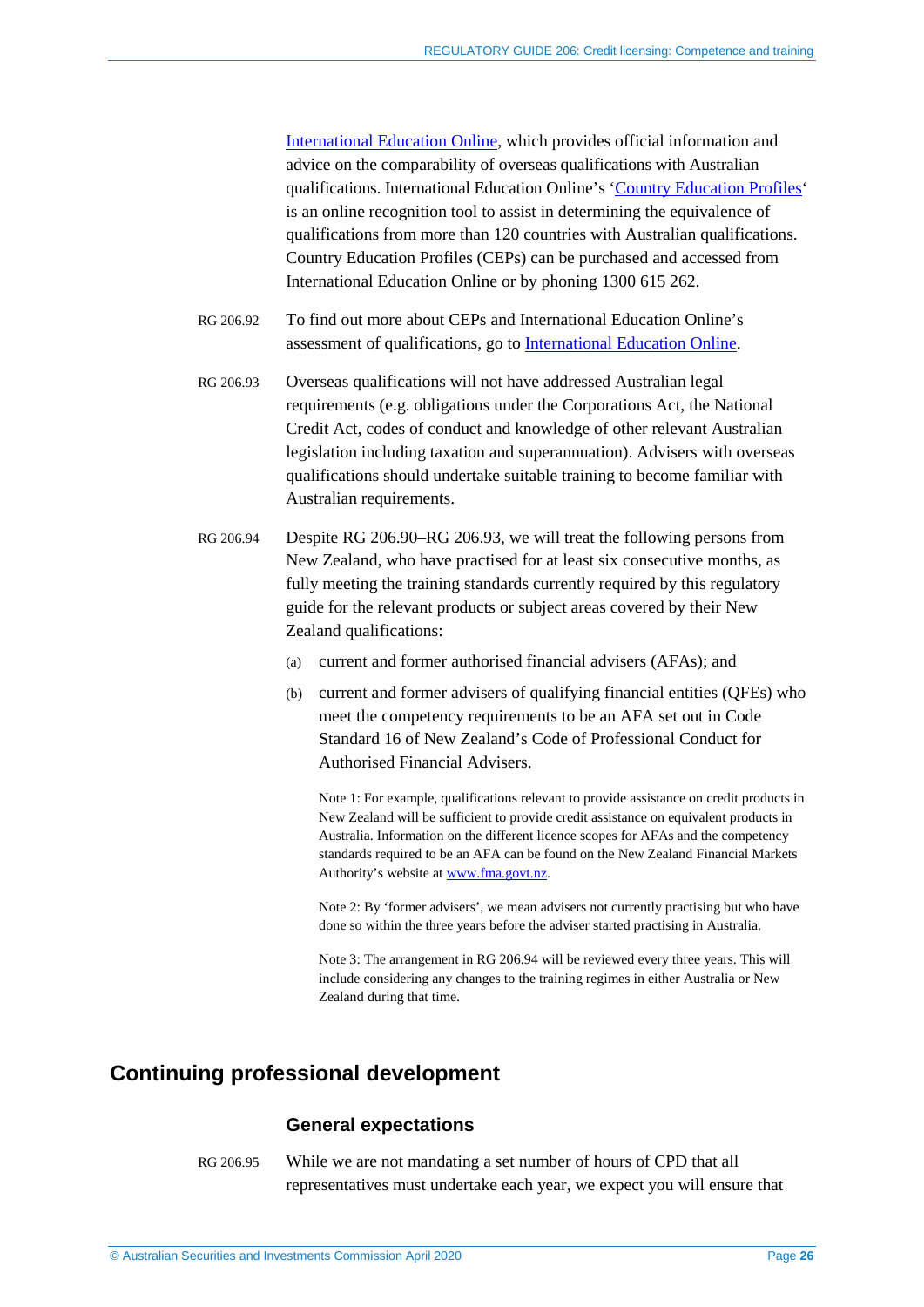your representatives engage in a suitable number of hours of CPD activities each year to suit your sector of the industry, and each representative's role. We also expect you will document what is a suitable number of hours of CPD for your representatives.

RG 206.96 We note that, in other industry sectors, between 10 and 30 hours of CPD per year is standard. Consequently, if a licensee determines that less than 10 hours of CPD per year is an appropriate number of hours for their representatives to engage in, we would expect the licensee to explain to us why this is sufficient.

- RG 206.97 The following activities may be counted towards CPD:
	- (a) attendance at relevant professional seminars or conferences;
	- (b) preparation time for presenting at relevant professional seminars or conferences;
	- (c) publication of journal articles relevant to the credit industry;
	- (d) viewing videos of recent (within the last year) professional seminars or conferences (up to a maximum of 10 hours per year);
	- (e) completion of online tutorials and/or quizzes on recent (within the last year) regulatory, technical or professional developments in the industry; and
	- (f) internal training on systems, procedures and policies relevant to the representative's role (although activities in this category should not make up the majority of CPD hours).

Note: This is not intended to constitute an exclusive list of activities that may be counted towards CPD, and other types of activities may also be appropriate. Generally, we do not regard private study as adequate for the purposes of meeting the CPD requirements, unless it involves audio or visual material specifically designed for the purpose.

### **Requirements for home loan credit assistance**

- RG 206.98 We consider 20 hours to be an appropriate suitable minimum number of hours of CPD to undergo each year for representatives who provide home loan credit assistance.
- RG 206.99 As an alternative to the CPD requirement, representatives who only provide home loan credit assistance in relation to credit products offered by their own credit licensee may choose to complete a regular 'knowledge update review'. Knowledge update reviews for this purpose should be administered by a registered training organisation via a secure facility, and should test representatives' knowledge of key regulatory and market developments, as relevant to their role and industry sector. Reviews should be completed every three years.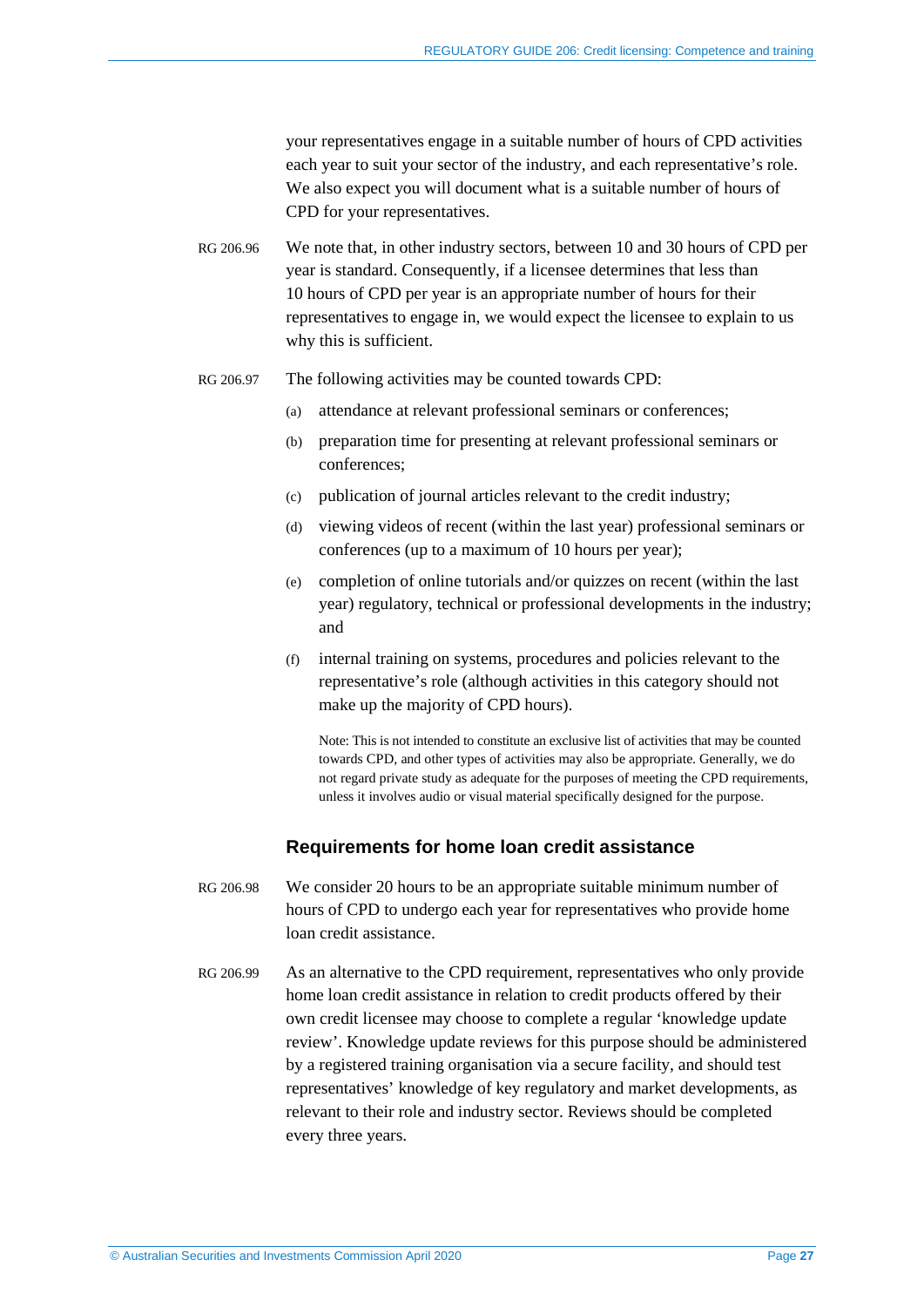RG 206.100 If representatives who only provide home loan credit assistance in relation to credit products offered by their own credit licensee choose to undertake a regular knowledge update review, we will not require them to complete the minimum 20 hours of CPD each year. Nevertheless, these representatives are likely to need to undertake a reasonable amount of CPD each year in order to maintain their knowledge of key regulatory and market developments, for the purposes of completing their regular knowledge update review.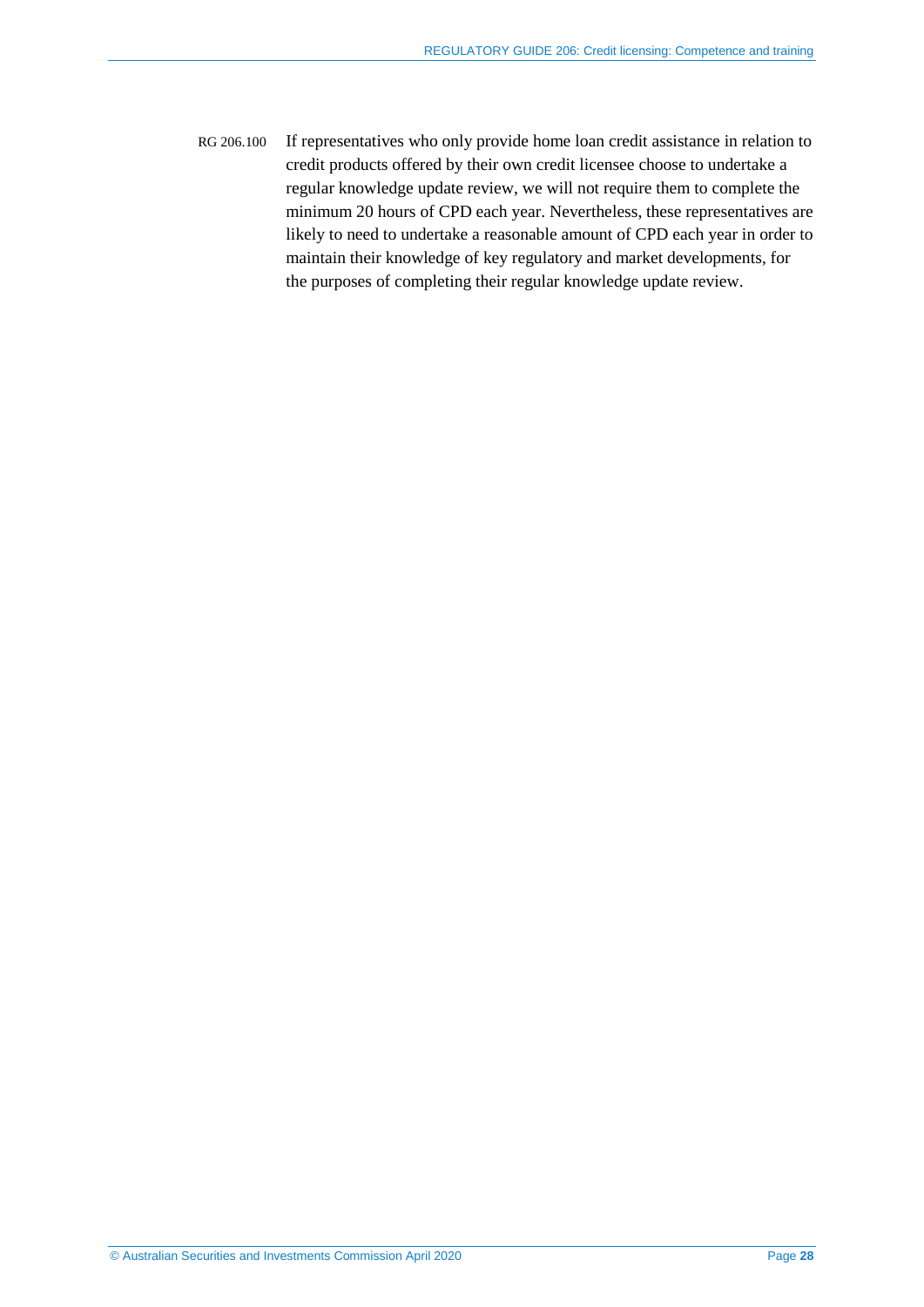# <span id="page-28-0"></span>**Key terms**

| Term                                      | <b>Meaning in this document</b>                                                                                                                                                                            |
|-------------------------------------------|------------------------------------------------------------------------------------------------------------------------------------------------------------------------------------------------------------|
| ADI                                       | Authorised deposit-taking institution-has the meaning<br>given in s5 of the National Credit Act                                                                                                            |
| AFA                                       | A person who is an authorised financial adviser under the<br>Financial Advisers Act 2008 (NZ) and the Financial<br>Service Providers (Registration and Dispute Resolution)<br>Act 2008 (NZ)                |
| APRA                                      | Australian Prudential Regulation Authority                                                                                                                                                                 |
| ASIC                                      | Australian Securities and Investments Commission                                                                                                                                                           |
| carried over<br>instrument                | Has the meaning given in s4 of the Transitional Act                                                                                                                                                        |
| COI lender                                | A person who was a credit provider or lessor who only<br>has a closed pool of carried over instruments as at 1 July<br>2010 and will not offer new credit contracts or consumer<br>leases from 1 July 2010 |
| consumer                                  | A natural person or strata corporation                                                                                                                                                                     |
|                                           | Note: See s5 of the National Credit Act.                                                                                                                                                                   |
| <b>Corporations Act</b>                   | Corporations Act 2001, including regulations made for the<br>purposes of that Act                                                                                                                          |
| CPD                                       | Continuing professional development                                                                                                                                                                        |
| credit                                    | Credit to which the National Credit Code applies                                                                                                                                                           |
|                                           | Note: See s3 and 5–6 of the National Credit Code.                                                                                                                                                          |
| credit activity (or<br>credit activities) | Has the meaning given in s6 of the National Credit Act                                                                                                                                                     |
| credit assistance                         | Has the meaning given in s8 of the National Credit Act                                                                                                                                                     |
| credit legislation                        | Has the meaning given in s5 of the National Credit Act                                                                                                                                                     |
| credit licence                            | An Australian credit licence under s35 of the National<br>Credit Act that authorises a licensee to engage in<br>particular credit activities                                                               |
| credit licensee                           | A person who holds an Australian credit licence under<br>s35 of the National Credit Act                                                                                                                    |
| credit provider                           | Has the meaning given in s5 of the National Credit Act                                                                                                                                                     |
| credit representative                     | A person authorised to engage in specified credit<br>activities on behalf of a credit licensee or registered<br>person under s64(2) or 65(2) of the National Credit Act                                    |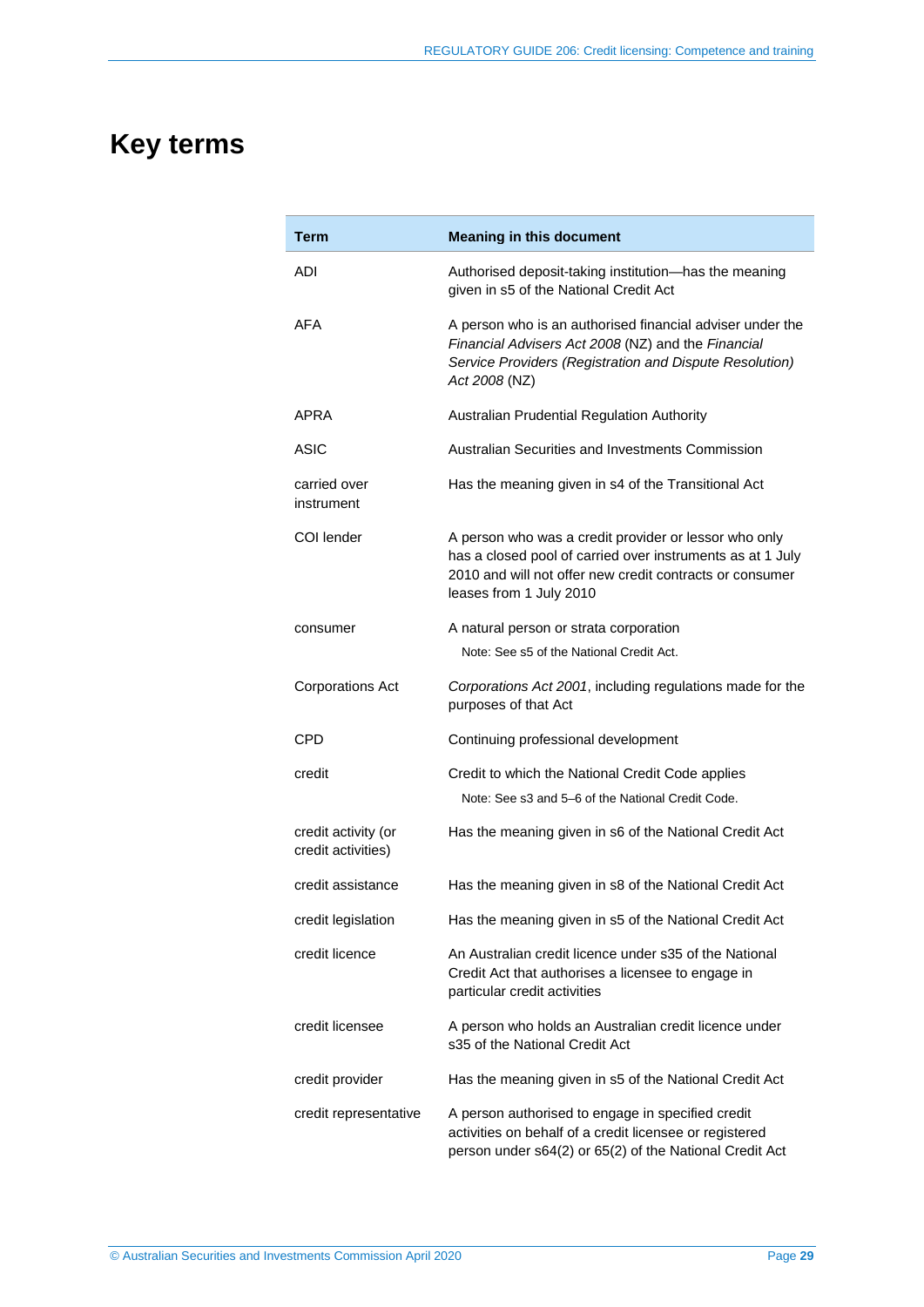| Term                                  | <b>Meaning in this document</b>                                                                                                                                                                                                                                                                                                                                |
|---------------------------------------|----------------------------------------------------------------------------------------------------------------------------------------------------------------------------------------------------------------------------------------------------------------------------------------------------------------------------------------------------------------|
| fit and proper person                 | A person who satisfies the requirement referred to in<br>s37A(1) of the National Credit Act                                                                                                                                                                                                                                                                    |
| fit and proper person<br>test         | The matters in s37B of the National Credit Act to which<br>ASIC must have regard when determining whether it has<br>any reason to believe that a person specified in s37A is<br>not a fit and proper person                                                                                                                                                    |
| financial product                     | Generally, a facility through which, or through the<br>acquisition of which, a person does one or more of the<br>following:<br>• makes a financial investment (see s763B);<br>· manages financial risk (see s763C);<br>• makes non-cash payments (see s763D)<br>Note: This is a definition contained in s763A of the<br>Corporations Act: see also s763B-765A. |
| home loan credit<br>assistance        | Providing credit assistance in relation to a credit product<br>where the credit is secured by real property                                                                                                                                                                                                                                                    |
| knowledge update<br>review            | A test administered by a registered training organisation,<br>testing a representative's knowledge of key regulatory<br>and market developments, as relevant to their role and<br>industry sector                                                                                                                                                              |
| lessor                                | Has the meaning given in s5 of the National Credit Act                                                                                                                                                                                                                                                                                                         |
| licence                               | A credit licence                                                                                                                                                                                                                                                                                                                                               |
| licensee                              | A credit licensee                                                                                                                                                                                                                                                                                                                                              |
| mortgage broker                       | Generally, a member of the sector of the credit industry<br>that provides third-party home loan credit assistance<br>(i.e. home loan credit assistance where the credit<br>assistance relates to credit secured by real property and<br>neither the licensee nor its representatives will be the<br>credit provider)                                           |
| National Credit Act                   | <b>National Consumer Credit Protection Act 2009</b>                                                                                                                                                                                                                                                                                                            |
| <b>National Credit Code</b>           | National Credit Code at Sch 1 to the National Credit Act                                                                                                                                                                                                                                                                                                       |
| <b>National Credit</b><br>Regulations | National Consumer Credit Protection Regulations 2010                                                                                                                                                                                                                                                                                                           |
| person                                | Has the meaning given in s5 of the National Credit Act                                                                                                                                                                                                                                                                                                         |
| PI insurance                          | Professional indemnity insurance                                                                                                                                                                                                                                                                                                                               |
| QFE                                   | An entity that is a qualifying financial entity under the<br>Financial Advisers Act 2008 (NZ)                                                                                                                                                                                                                                                                  |
| reg 8 (for example)                   | A regulation of the National Credit Regulations (in this<br>example, numbered 8), unless otherwise specified                                                                                                                                                                                                                                                   |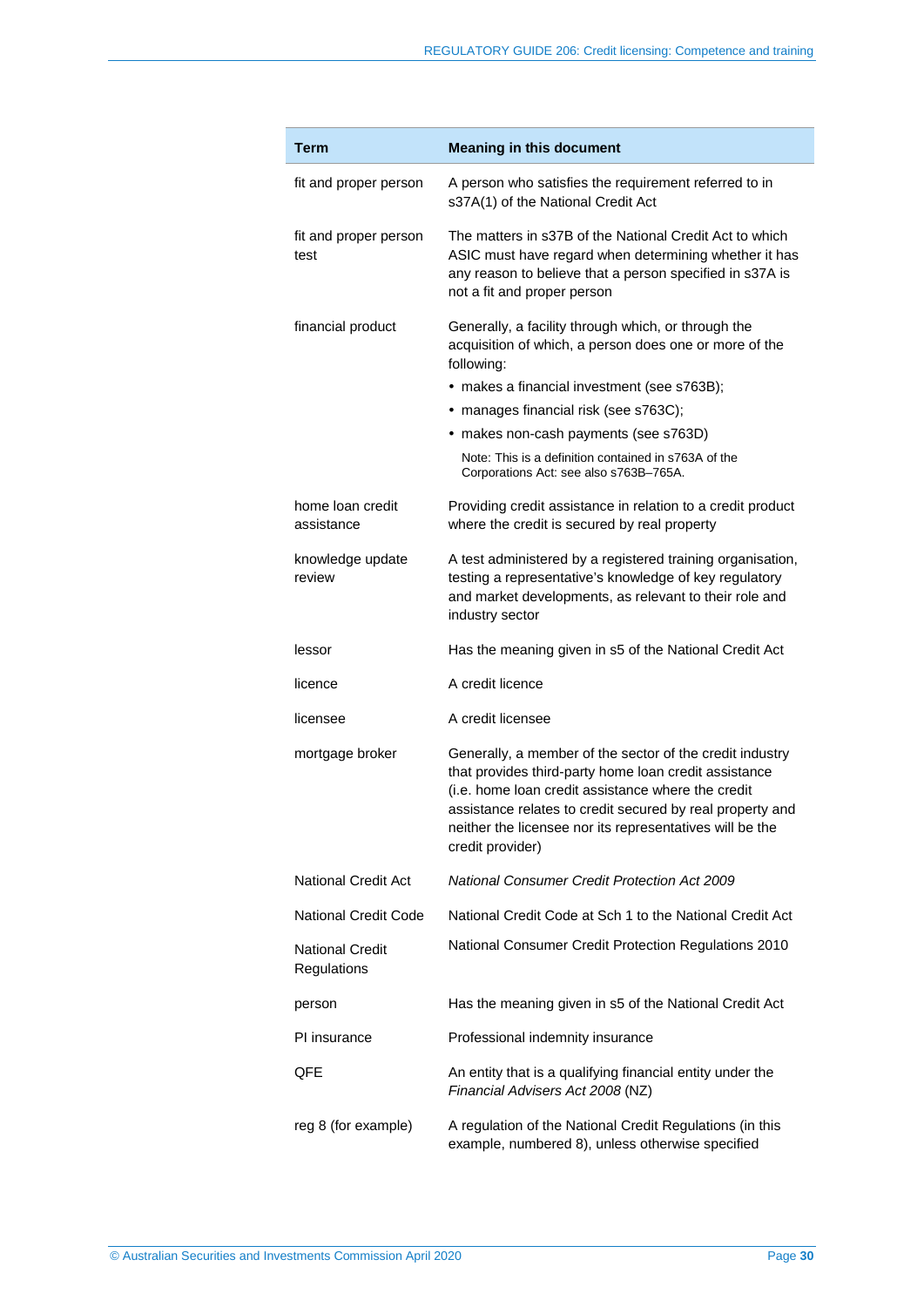| Term                                       | <b>Meaning in this document</b>                                                                                                                                                                                                   |
|--------------------------------------------|-----------------------------------------------------------------------------------------------------------------------------------------------------------------------------------------------------------------------------------|
| registered training<br>organisation        | An organisation that has undergone a registration<br>process conducted by a state/territory recognition<br>authority and is an accredited training and assessment<br>organisation                                                 |
| representative                             | Has the meaning given in s5 of the National Credit Act                                                                                                                                                                            |
| responsible manager                        | A credit licensee's responsible managers will be the<br>following people or a subset of these people:<br>• when the licensee is a single natural person—the                                                                       |
|                                            | licensee:<br>• when the licensee is a body corporate—each director,<br>secretary or senior manager of the body corporate who<br>would perform duties in relation to the credit activities to<br>be authorised by the licence; and |
|                                            | • when the licensee is a partnership or the trustees of a<br>trust-each partner or trustee who would perform<br>duties in relation to the credit activities to be authorised<br>by the licence                                    |
| RG 203 (for example)                       | An ASIC regulatory guide (in this example, numbered 203)                                                                                                                                                                          |
| s35 (for example)                          | A section of the National Credit Act (in this example,<br>numbered 35), unless otherwise specified                                                                                                                                |
| senior manager                             | Has the same meaning as in s9 of the Corporations Act                                                                                                                                                                             |
| third-party home loan<br>credit assistance | Home loan credit assistance where the credit assistance<br>relates to credit secured by real property and neither the<br>licensee nor its representatives will be the credit provider                                             |
| <b>Transitional Act</b>                    | National Consumer Credit Protection (Transitional and<br>Consequential Provisions) Act 2009                                                                                                                                       |
| unlicensed COI<br>lender                   | Has the meaning given in s5 of the National Credit Act,<br>as modified by item 2.4 of Sch 2 to the National Credit<br>Regulations                                                                                                 |